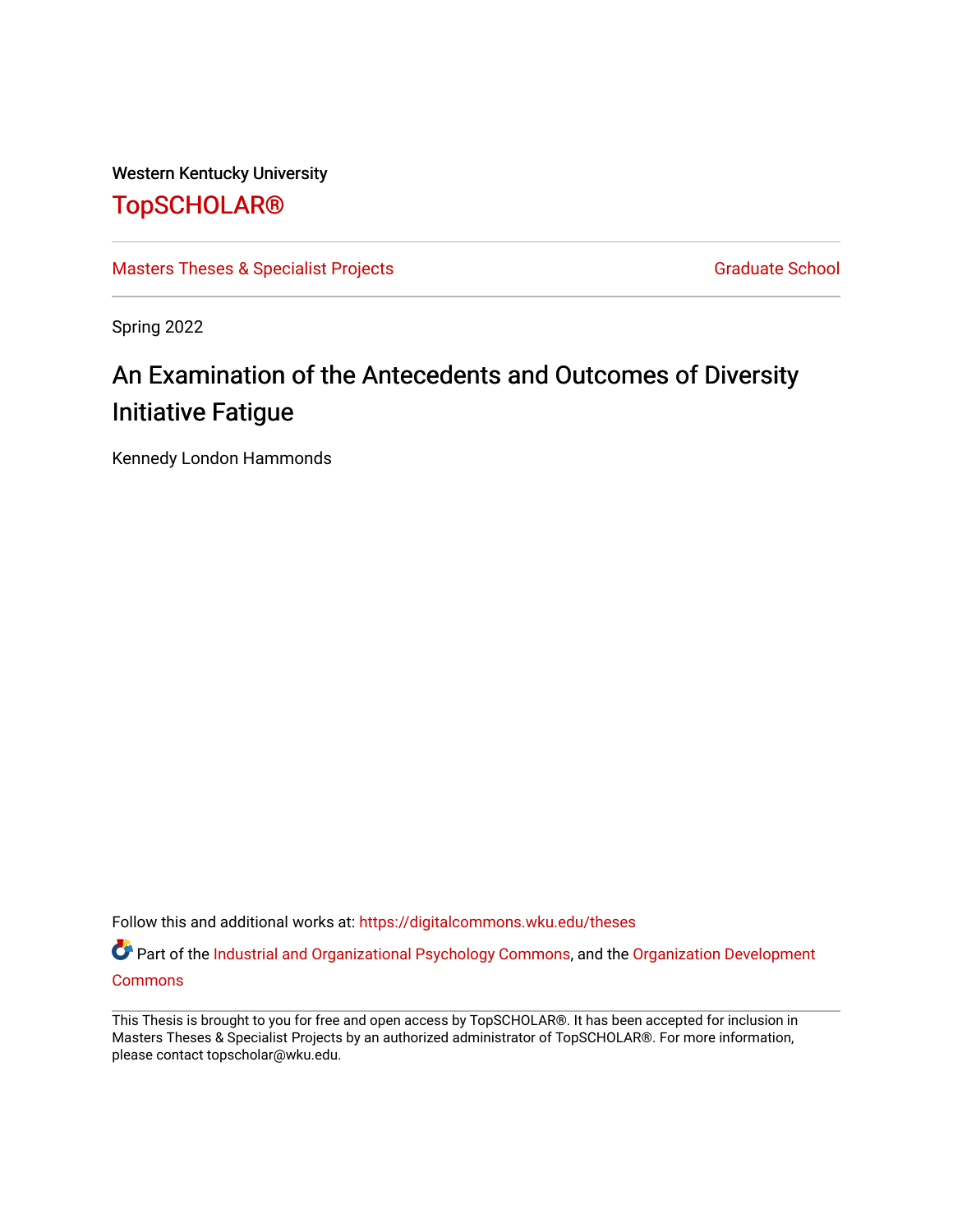### AN EXAMINATION OF ANTECEDENTS AND OUTCOMES OF DIVERSITY INITIATIVE FATIGUE

A Thesis Submitted in Partial Fulfillment Of the Requirements for the Degree Master of Science

### Department of Psychological Sciences Western Kentucky University Bowling Green, Kentucky

By Kennedy London Hammonds

May 2022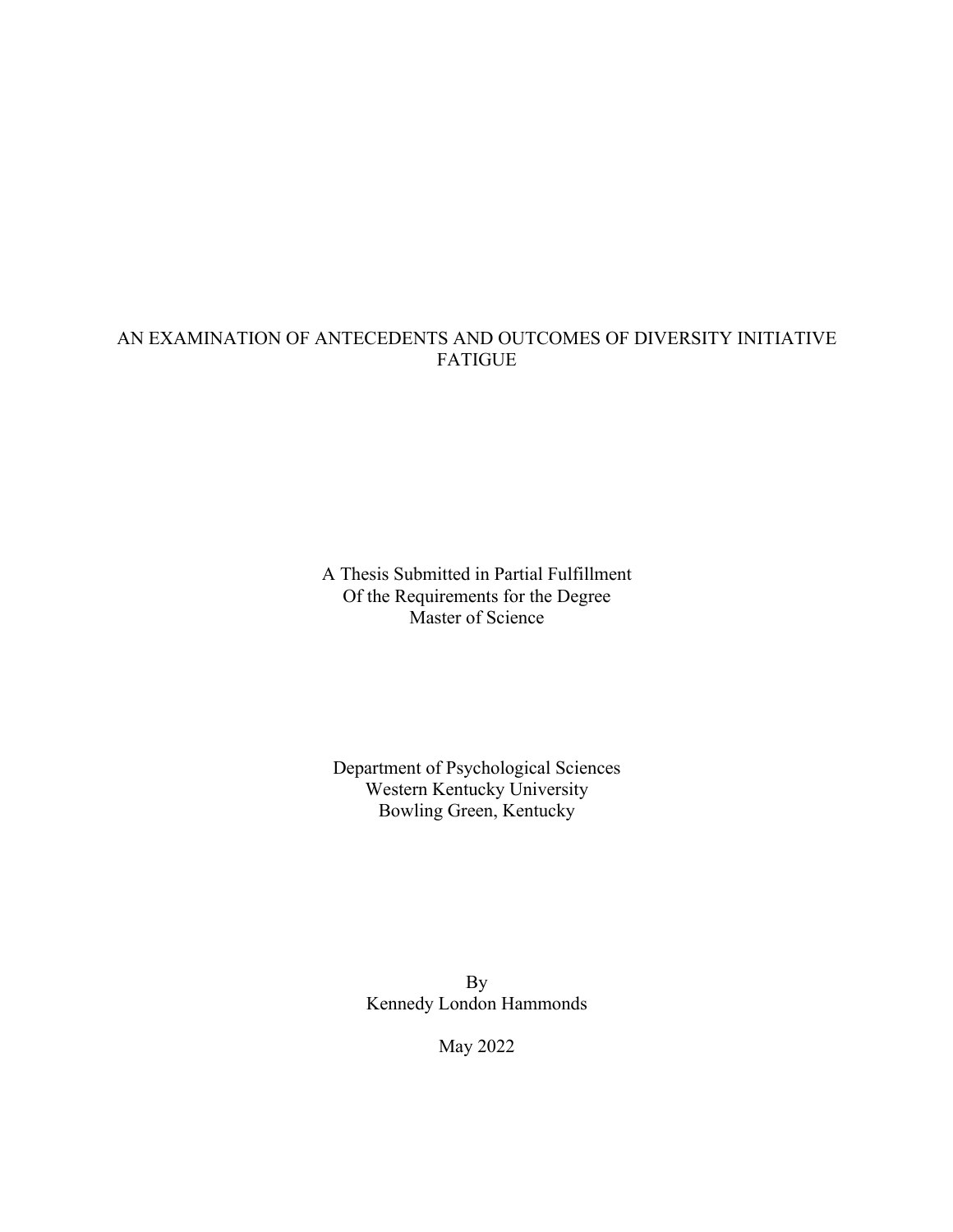### AN EXAMINATION OF ANTECEDENTS AND OUTCOMES OF DIVERSITY INITIATIVE FATIGUE

**\_\_\_\_\_\_\_\_\_\_\_\_\_\_\_\_\_\_\_\_\_\_** April 8, 2022

Defense Date

Dr. Katrina Burch, Committee Chair

**\_\_\_\_\_\_\_\_\_\_\_\_\_\_\_\_\_\_\_\_\_\_\_\_\_\_\_\_\_\_\_\_**

**\_\_\_\_\_\_\_\_\_\_\_\_\_\_\_\_\_\_\_\_\_\_\_\_\_\_\_\_\_\_\_\_\_** Dr. Reagan Brown, Committee Member

Dr. Aaron Wichman, Committee Member

**\_\_\_\_\_\_\_\_\_\_\_\_\_\_\_\_\_\_\_\_\_\_\_\_\_\_\_\_\_\_\_\_\_\_\_\_\_\_\_\_\_\_** Ranjit T. Koodali

Associate Provost for Research & Graduate Education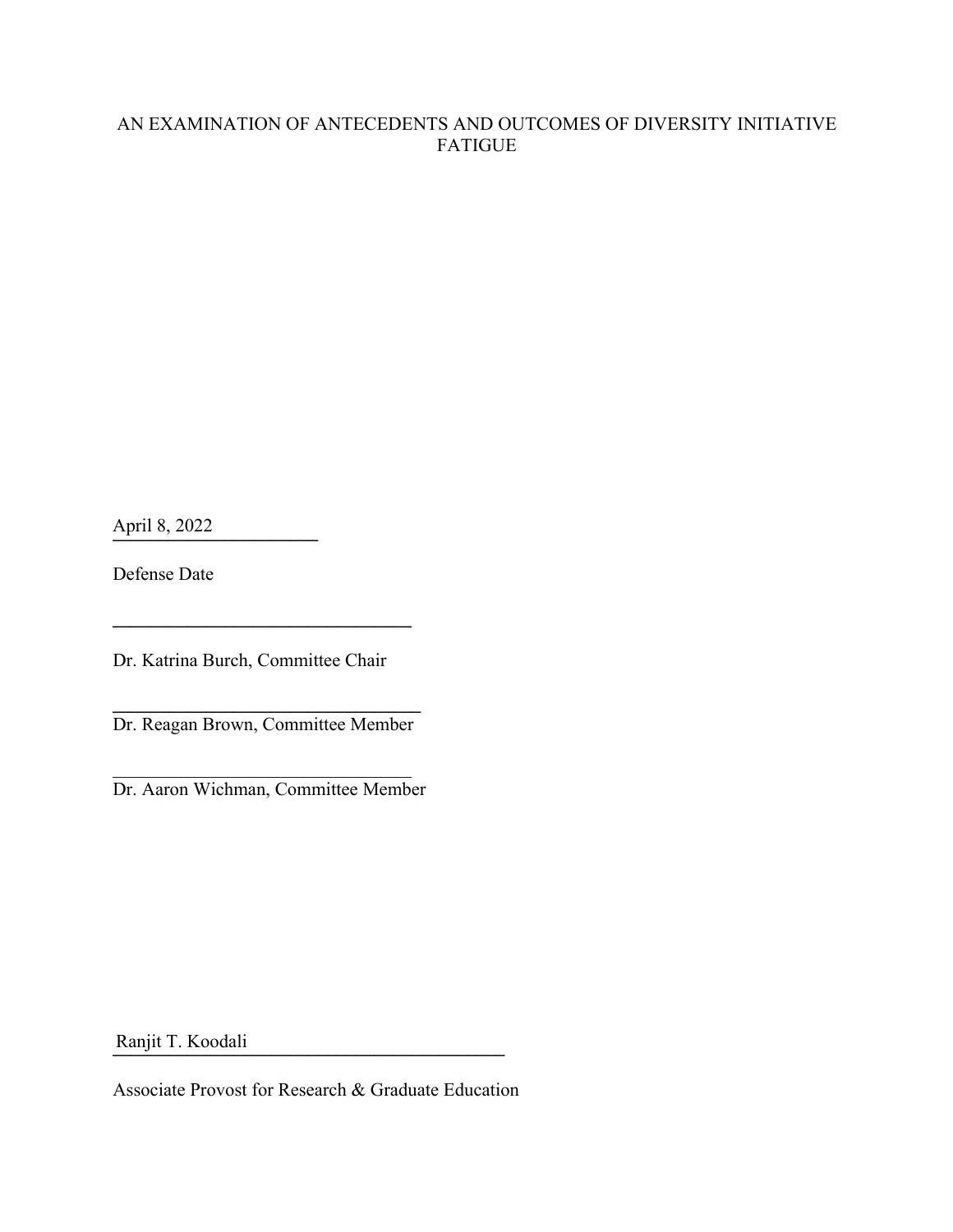#### ABSTRACT

### AN EXAMINATION OF ANTECEDENTS AND OUTCOMES OF DIVERSITY INITIATIVE FATIGUE

The purpose of my study is to examine the relationship between attitudes toward Black, Indigenous, and People of Color (BIPOC), cynicism towards organizational change, diversity initiative fatigue, and unit diversity climate. It was hypothesized that negative attitudes toward BIPOC will be associated with cynicism toward organizational change and diversity initiative fatigue will mediate that relationship. It was also hypothesized that unit diversity climate will moderate the relationship between negative attitudes toward BIPOC and diversity initiative fatigue and moderate the relationship between negative attitudes toward BIPOC and cynicism toward organizational change. To examine these relationships, a survey was distributed to WKU faculty assess above variables. SPSS Process Macro Model 8 was used to perform the analyses moderated mediation. Results indicated that many of the hypotheses were not supported. Hypothesis 3 was partially supported which indicated that more positive perceptions of diversity climate significantly moderated the relationship between unawareness of blatant racial attitudes toward BIPOC and diversity initiative fatigue. Theoretical and practical implications are discussed, as well as future research.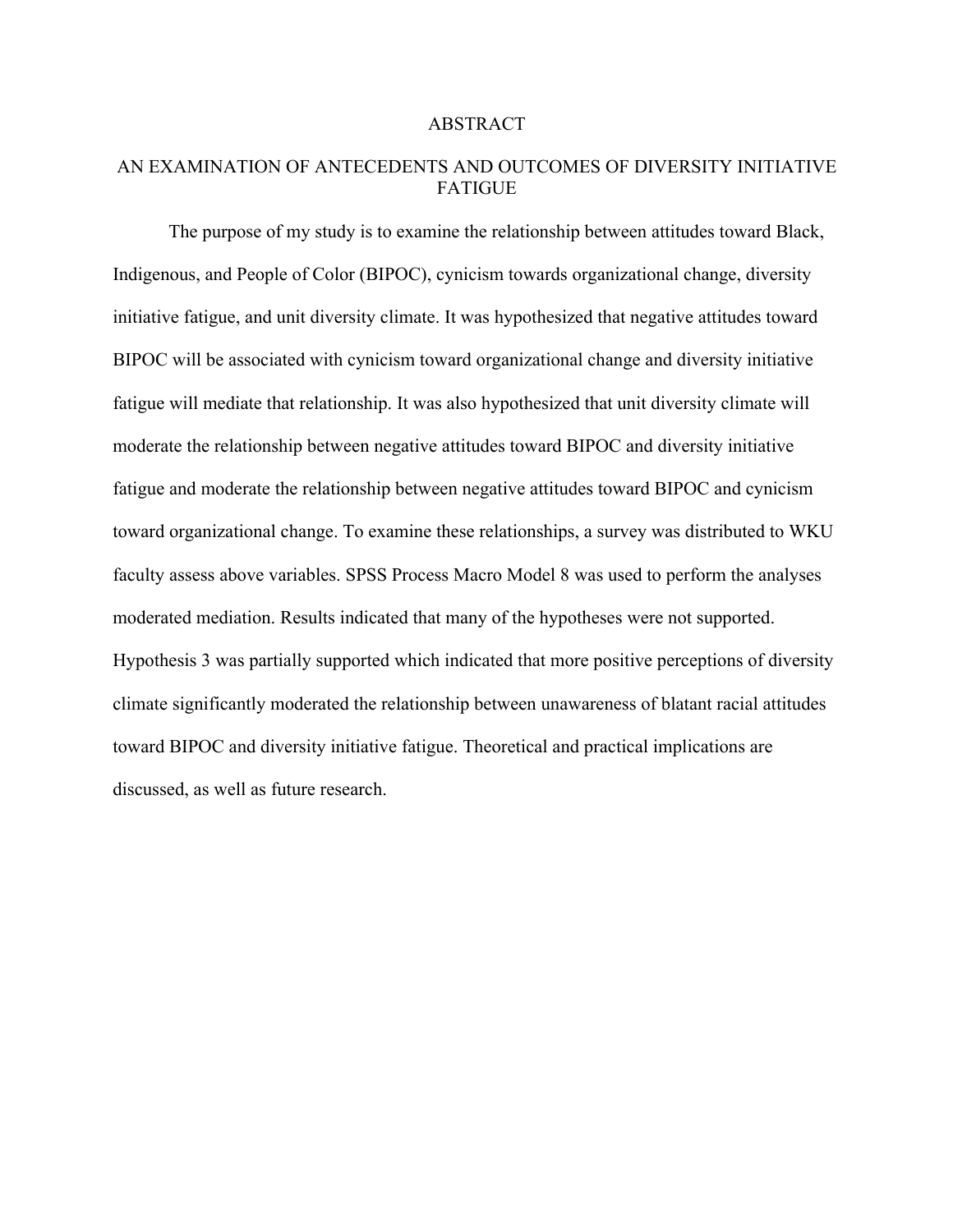A special devotion to my grandfather, Pops, and my grandmother, Grandma Haley, who unfortunately could not be a part of this journey—I hope I am making you both proud. I dedicate this thesis to my family, specifically my mama and daddy—thank you for all the support you have given me throughout this experience.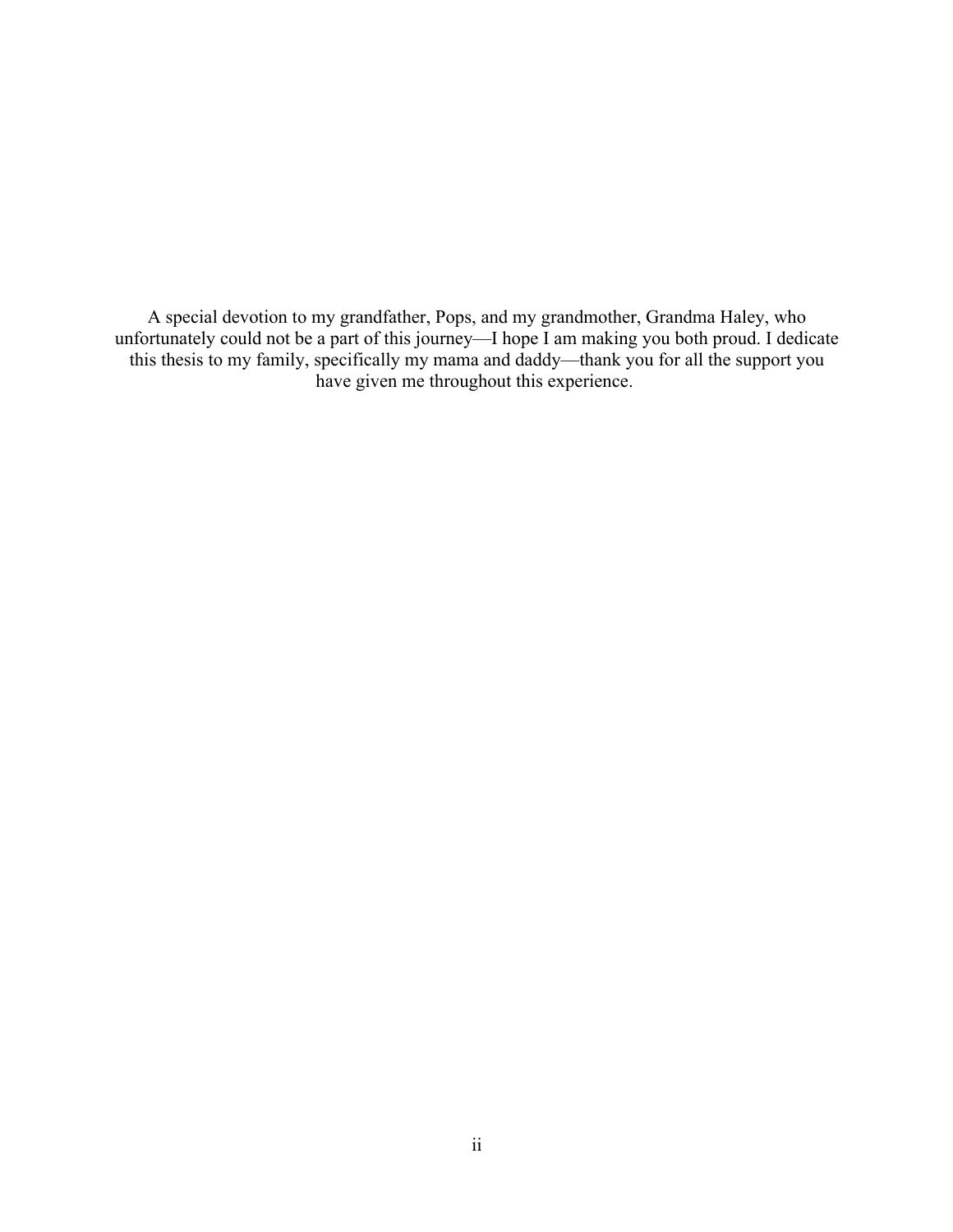#### ACKNOWLEDGMENTS

I would like to extend a special thank you to my thesis chair, professor, research instructor, and mentor—Dr. Katrina Burch. Without your guidance, patience, and kindness, this thesis would not have been possible. Your advice and encouragement has helped me grow as a student and has made me feel confident in my abilities to enter the workforce. Your support has been a vital piece to help me complete this program—thank you!! I would also like thank Dr. Reagan Brown and Dr. Aaron Wichman for being a part of my thesis committee and for being amazing professors. And a final thanks to Shelby Davis; thank you for being my friend and confidant throughout this journey.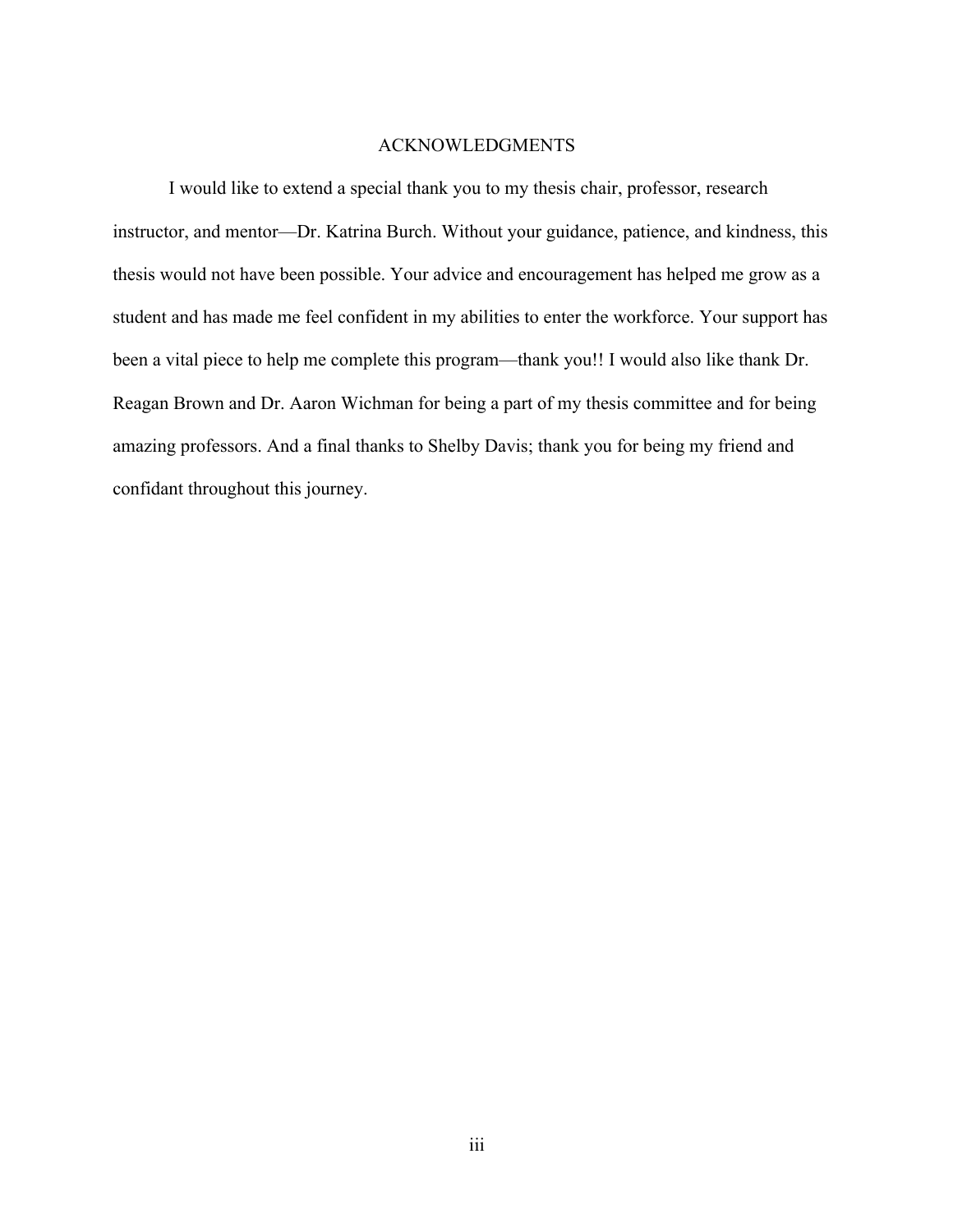## Table Of Contents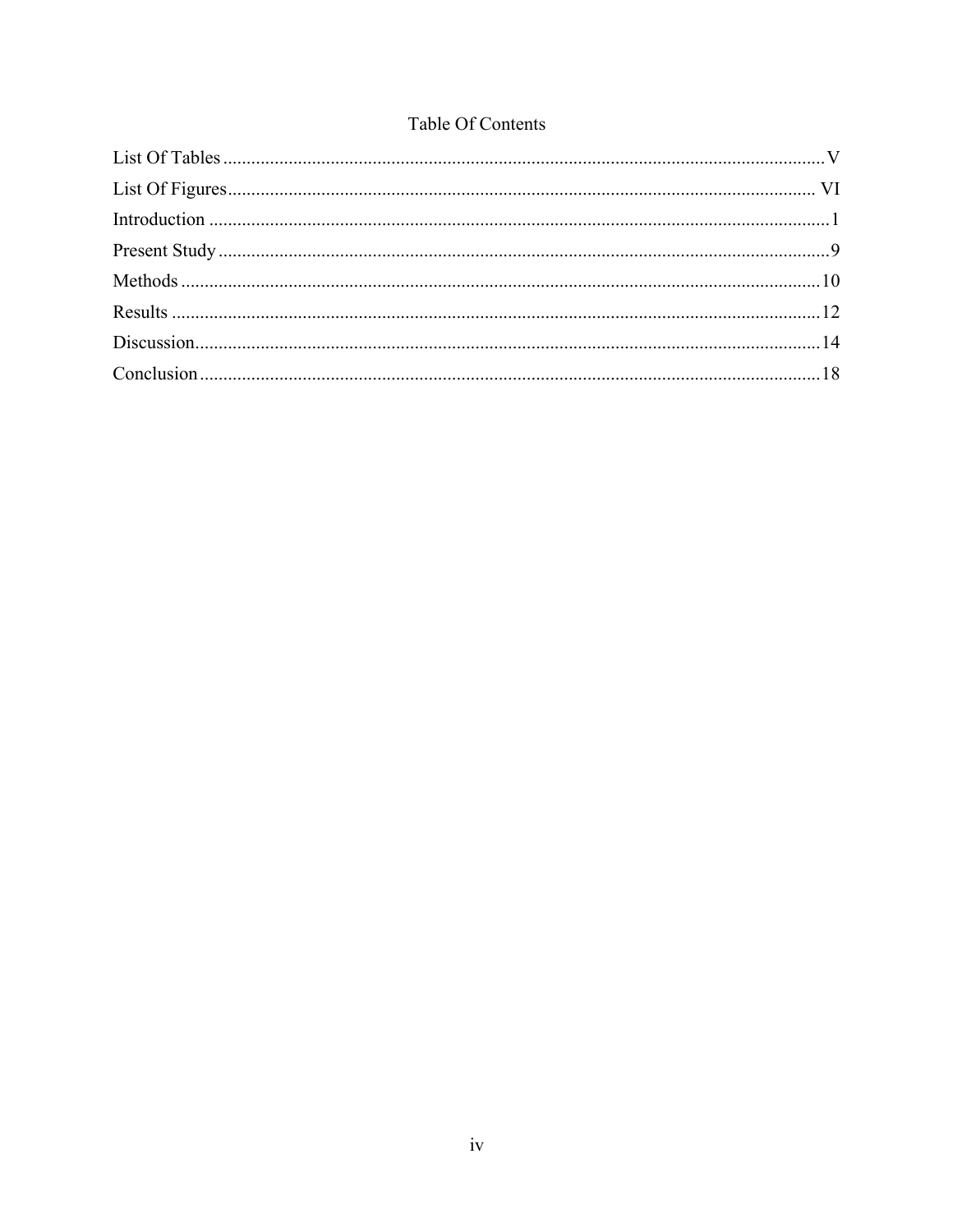## LIST OF TABLES

| Table 1. Descriptive Statistics and Correlations for Study Variables23 |  |
|------------------------------------------------------------------------|--|
|                                                                        |  |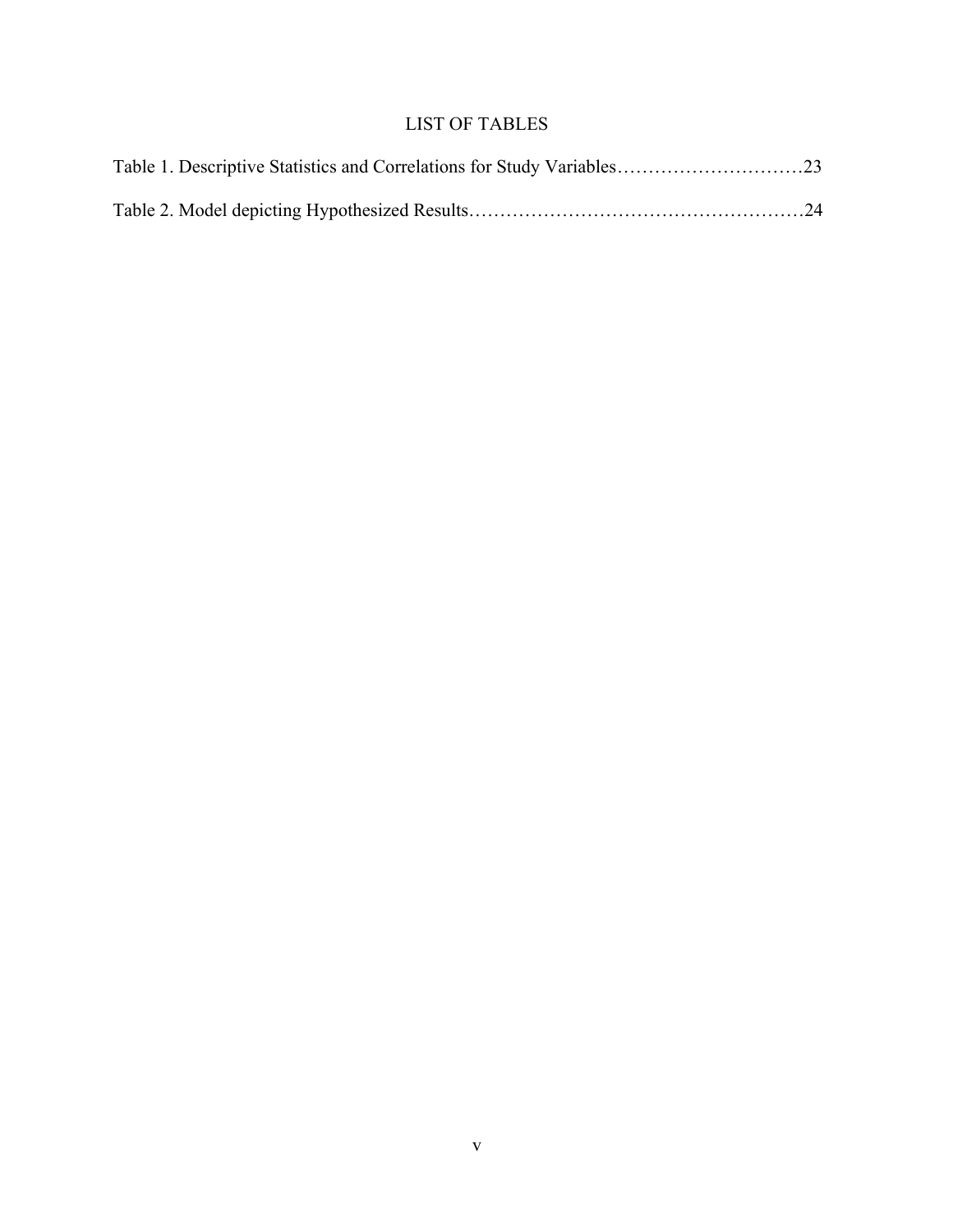## LIST OF FIGURES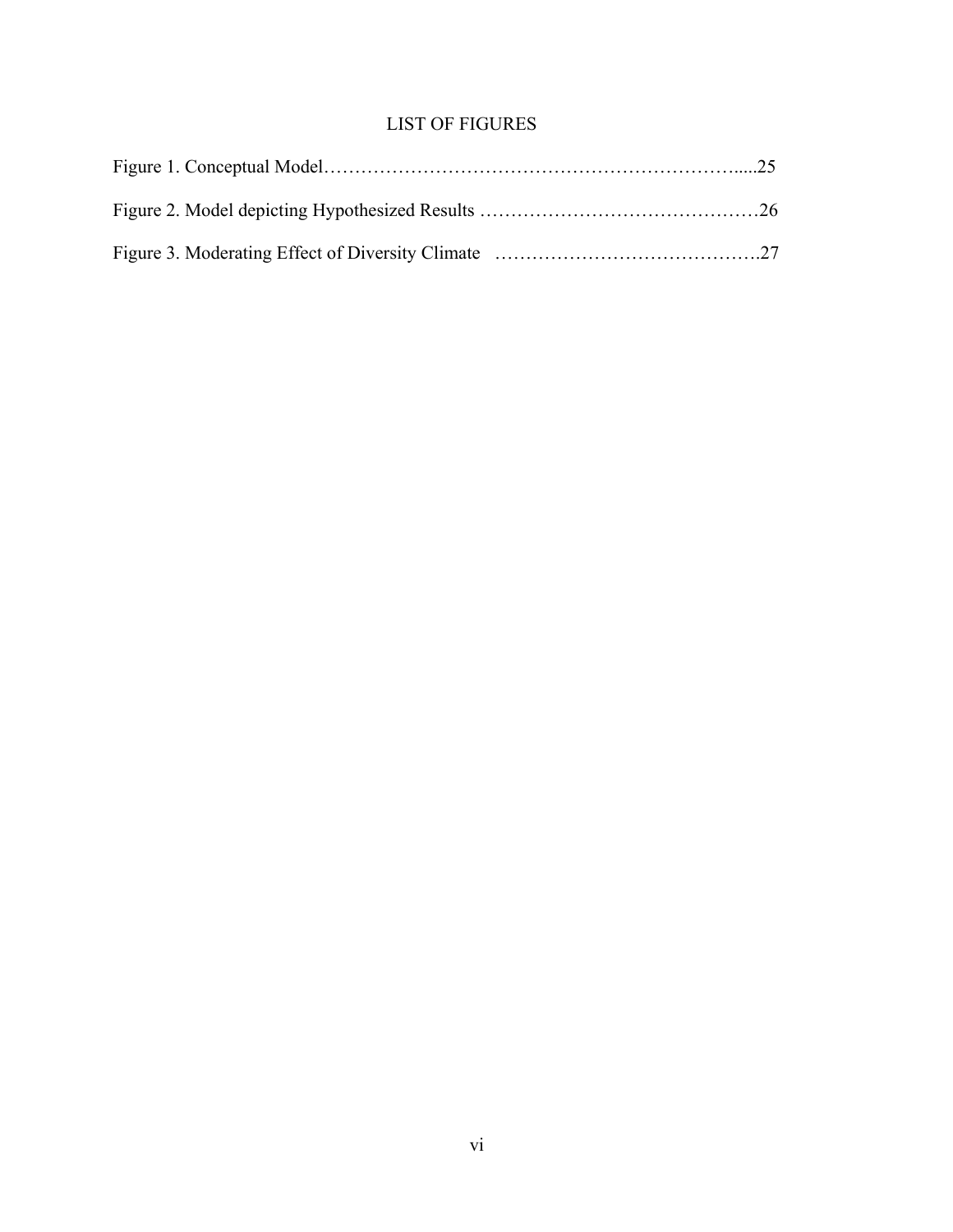#### **Introduction**

Diversity, equity, and inclusion initiatives in all organizations have been gaining in notoriety recently, particularly with the social justice movements surrounding Black and Asian Americans in the United States in 2020. Indeed, the United States workforce is more diverse now than it has been in the past (Lindsay et al., 2015). One aspect that contributes to success in organizations is the degree to which the organization embraces and enhances diversity, equity, and inclusion (DEI). Having diverse employees helps organizations to acquire different perspectives on ideas and solutions. If an organization has employees who are homogeneous in their thoughts and backgrounds, the organization may struggle to facilitate innovation or creativity in their employees. Initiatives that can ensure diversity within organizations are necessary; however, many organizations struggle with successful implementation.

When seeking to implement efforts to enhance DEI, often organizations take the first step to address biases and stereotypes of current employees. Biases and stereotypes can affect organizations by hindering recruitment and promotion opportunities (Stamarski & Hing, 2015). Therefore, organizations may implement initiatives or trainings to resolve, or even prevent, employee bias and stereotypes, which can interfere in the workplace. While implementing DEI initiatives may serve as a first step for organizations, many organizations believe that implementing these initiatives will be a fix-all (Cheng et al., 2019). However, for DEI initiatives to be successful, employee buy-in is essential. Unfortunately, not all employees support organizational DEI efforts, which can lead to cynicism toward organization change. In addition, an organizations' diversity climate, or "aggregate perceptions about the organization's diversityrelated formal structure characteristics and informal values" (Gonzalez & DeNisi, 2009, p.24), likely serves as an important and necessary condition in the achievement of DEI initiatives.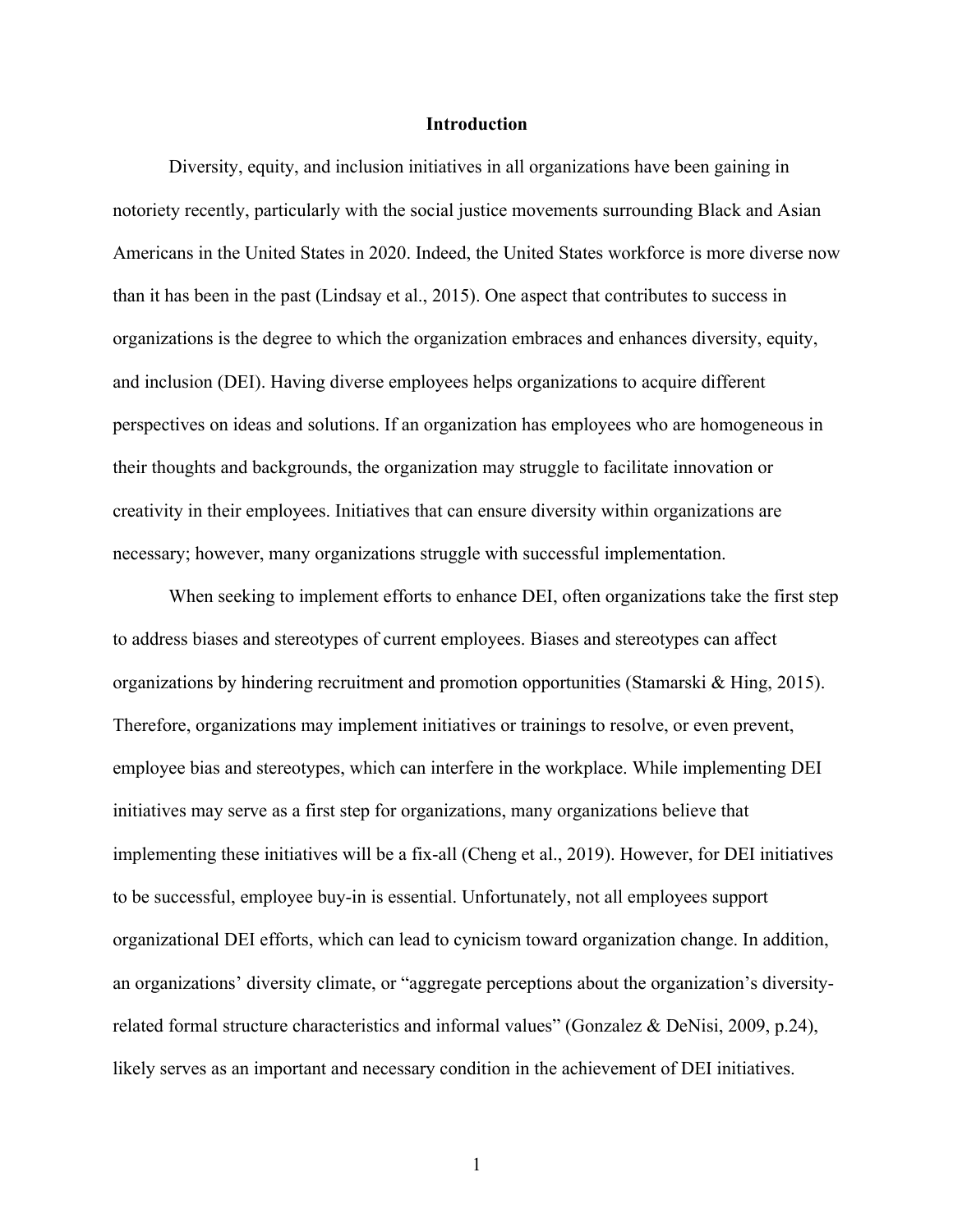Specifically, I propose that employee diversity initiative fatigue will mediate the relationship between employee negative attitudes towards Black, Indigenous, and People of Color (BIPOC) and cynicism toward organizational change. I also propose that an organizations' diversity climate moderate the relationship between employee attitudes toward BIPOC and attitudes toward diversity initiatives; as well as moderate the relationship between attitudes toward BIPOC and cynicism toward organizational change. Please see Figure 1 for the conceptual model.

#### **Attitudes Toward BIPOC**

White employees are more likely to want to interact with people of the same race rather than people in minority groups (Craig & Richeson, 2014). With organizations becoming more diverse, BIPOCs and White employees are working together more frequently, which can generate problems. When employees are exposed to a change in demographics, it can evoke racial bias, prejudice, or discrimination (Anglim et el., 2019; Craig & Richeson, 2014). According to Anglim et al. (2019), prejudice and discrimination can lead to reduced opportunities and a decrease well-being for minorities. For example, Outten et at. (2011) found that when Whites consider a future where they are the numerical minority, they feel angrier and more fearful of minorities. Outten el al. (2011) findings implicated negative feelings towards minorities can encourage Whites to act in ways that protect their advantage.

Furthermore, some White employees become uneasy and develop negative attitudes at the proposal of diversity because they feel the increase of BIPOC are a threat to their status in an organization (Craig & Richeson, 2014). The feeling of threat can be explained through Group Threat Theory. Group Threat Theory suggests that discrimination "toward minorities stems from perceived threat to the dominant racial groups' privilege" (Craig & Richeson, 2014, p. 750).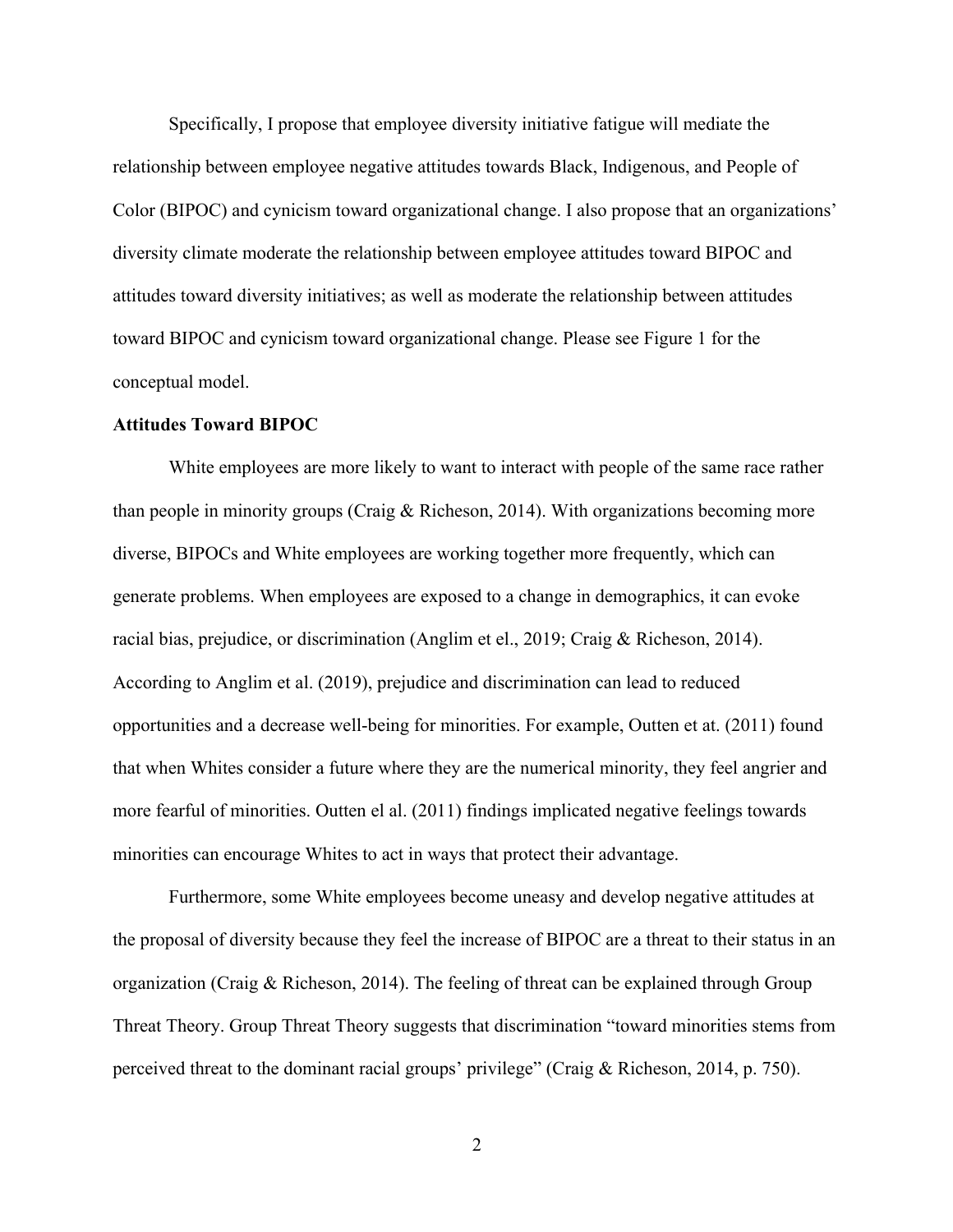According to Dixon & Rosenbaum (2004), when there is a considerable amount of BIPOC employees, White employees believe that there is a greater competition for jobs or positions and there are limited resources. In other words, the greater the size of minority groups in an organization, the more threatened the dominant racial group feels. When feeling threatened, the dominant racial group will be more prejudice towards minority groups (Craig & Richeson, 2014).

Investigating attitudes towards BIPOC is important because these perceptions can influence behavior and impact BIPOC's experiences and outcomes within an organization. When these attitudes are negative, employees are more likely to be sensitive or weary towards initiatives regarding diversity (Anglim et al., 2019). Resulting from feeling skeptical about changes within an organization, employees can become cynical about organizational change (Reichers et al., 1997). Cynicism towards organization change occurs when one has a pessimistic viewpoint about change efforts working (Albrecht, 2008). Cynicism toward organization change is associated with negative consequences for the organization, such as detriments in employee performance and organizational commitment (Durrah et al., 2019). According to Kaiser et al. (2021), Whites see diversity initiatives/efforts as disadvantageous to Whites and not inclusive at all. Feeling as though diversity initiatives do not include them, it can arouse negative attitudes toward BIPOC. By increasing these efforts, Whites feel more threatened and can become cynical towards organizational change—diversity initiatives/efforts. Therefore, I hypothesize that:

*Hypothesis 1:* Negative attitudes toward BIPOC will be associated with cynicism toward organizational change.

#### **Attitudes Toward Diversity Initiatives**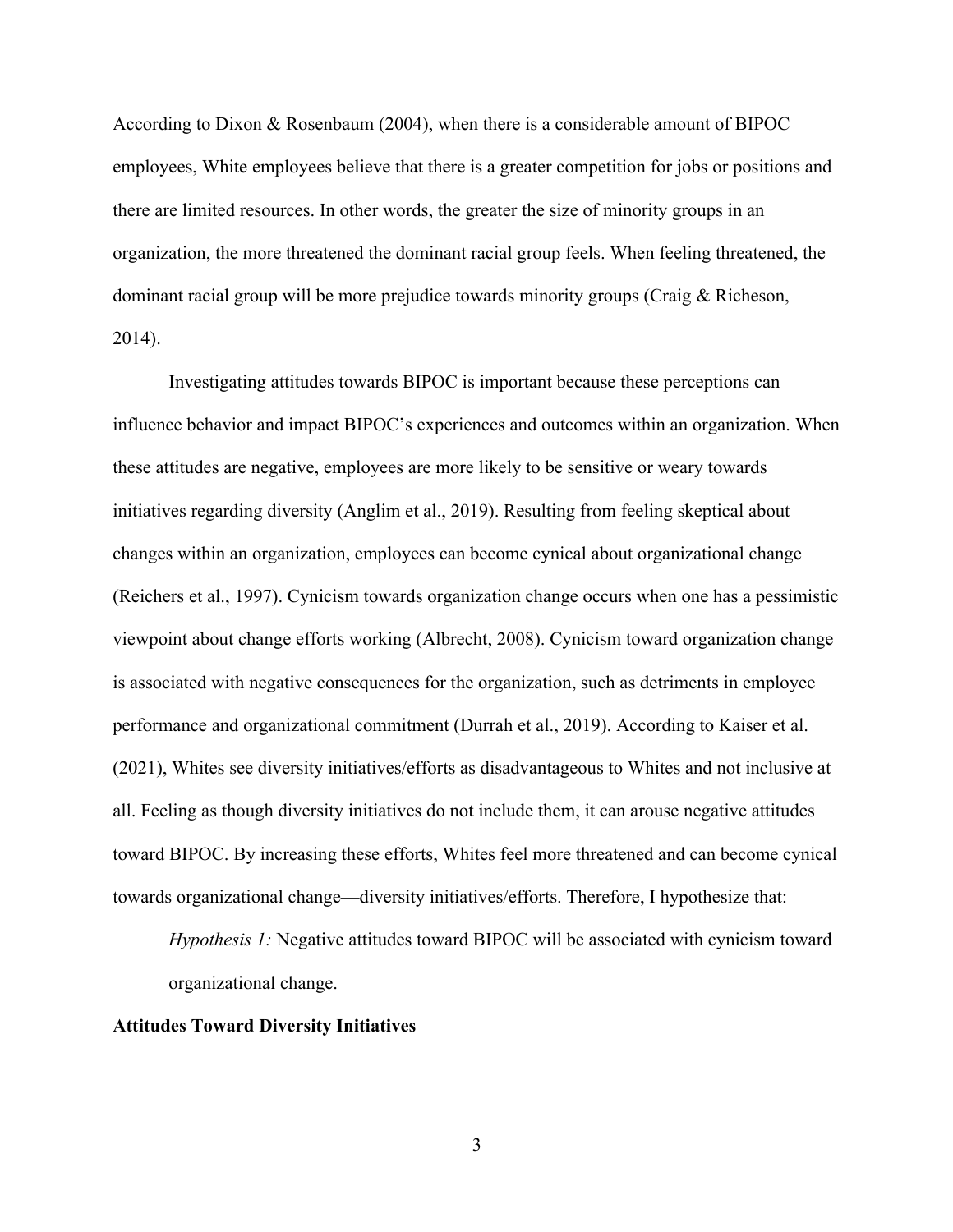Diversity initiatives are implemented to improve the environment and outcomes for groups that face disadvantages in organizations (Leslie, 2019). When organizations want to endorse DEI, they need to determine what initiatives best fit for their organizations. Common initiatives are mentoring programs, recruitment efforts, diversity committees, affirmative action policies, diversity hiring, and pro-diversity marketing on websites (Dover et al., 2020). Recently a university in the southern United States (Western Kentucky University; WKU) has implemented book and media groups and deliberative dialogues as diversity initiatives aimed at enhancing awareness of diversity-related issues that impact campus communities. Book and media groups are formulated around podcasts, documentaries, TV shows, and books, which are discussed in effort to engage the WKU community in difficult conversations regarding institutionalized racism and discrimination. WKU also provides a platform that encourages discussion and collaboration about creating change. WKU has implemented deliberative dialogues, with the purpose of discussing the best course of action for eliminating discrimination and prejudice while promoting inclusivity and diversity. These dialogues aim to explore different avenues of action rather than resolving a problem. Deliberative dialogues provide students, faculty, and staff at WKU an opportunity to consider issues in depth, challenge opinions that are different from their own, and develop views to reach an actionable position.

Other common organizational diversity initiatives include trainings. Specifically, implicit bias training and general diversity training are used to help improve diversity or climate within an organization. These two types of trainings are unique; they are often viewed as different from other trainings (e.g., team training or onboarding training) because they provoke a mix of emotions and feelings, as well as emotionally charged responses (Bezrukova et al., 2016). Implicit bias training and diversity training also differ from other training programs because they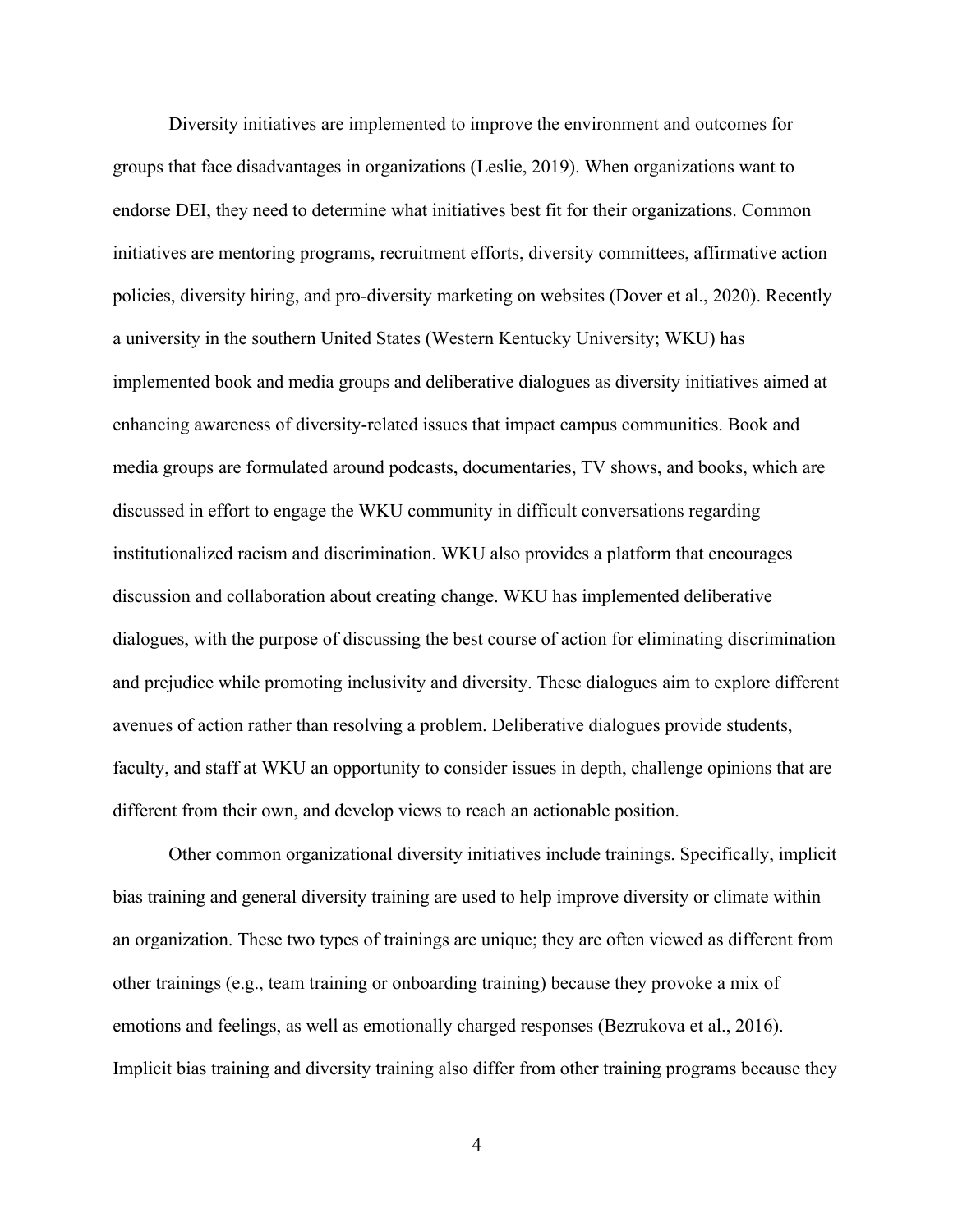need different strategies, design, and delivery methods to have a greater impact on effectiveness. In other words, trainings focusing on disabilities or gender will influence people's perspectives of the entire group, whereas a training on leadership only influences people's ability to do this skill (Cheng et al., 2019).

Implicit bias trainings and diversity trainings aim to educate people by combatting and eliminating stereotypes and increase their attentiveness to their implicit biases (Jackson et al., 2014). Implicit bias trainings are programs or courses that aim to help people become aware of their implicit or unconscious prejudices, biases, stereotypes, or beliefs and the impact it has on their behavior (Applebaum, 2018). Diversity trainings are programs with the goal to promote positive interactions among the group, reduce prejudice and discriminatory behaviors, while improving attitudes, knowledge, and skills with incentive of participants to interact and work effectively with others who are different from them (Bezrukova et al., 2016).

#### **Diversity Initiative Fatigue**

While diversity-related initiatives are considered a positive move in the right direction for organizations, not all organizational members are pleased by proposed changes. Indeed, some organizational members may be skeptical of the idea that diversity is a necessity in organizations. In addition, some organizational members are exhausted by the communication of diversity initiatives and the amount of diversity initiatives being implemented within their organizations, which may be indicative of diversity fatigue or diversity resistance (Smith et al., 2021). Diversity fatigue and diversity resistance are often confused with one another (Smith et al., 2021). According to Wiggins-Romesburg and Githens (2018), resistance occurs when one desires and fights to maintain the norm when pressure to alter the norm arise. Diversity resistance includes, but is not limited to, silence, hostility, and "behaviors that protect the status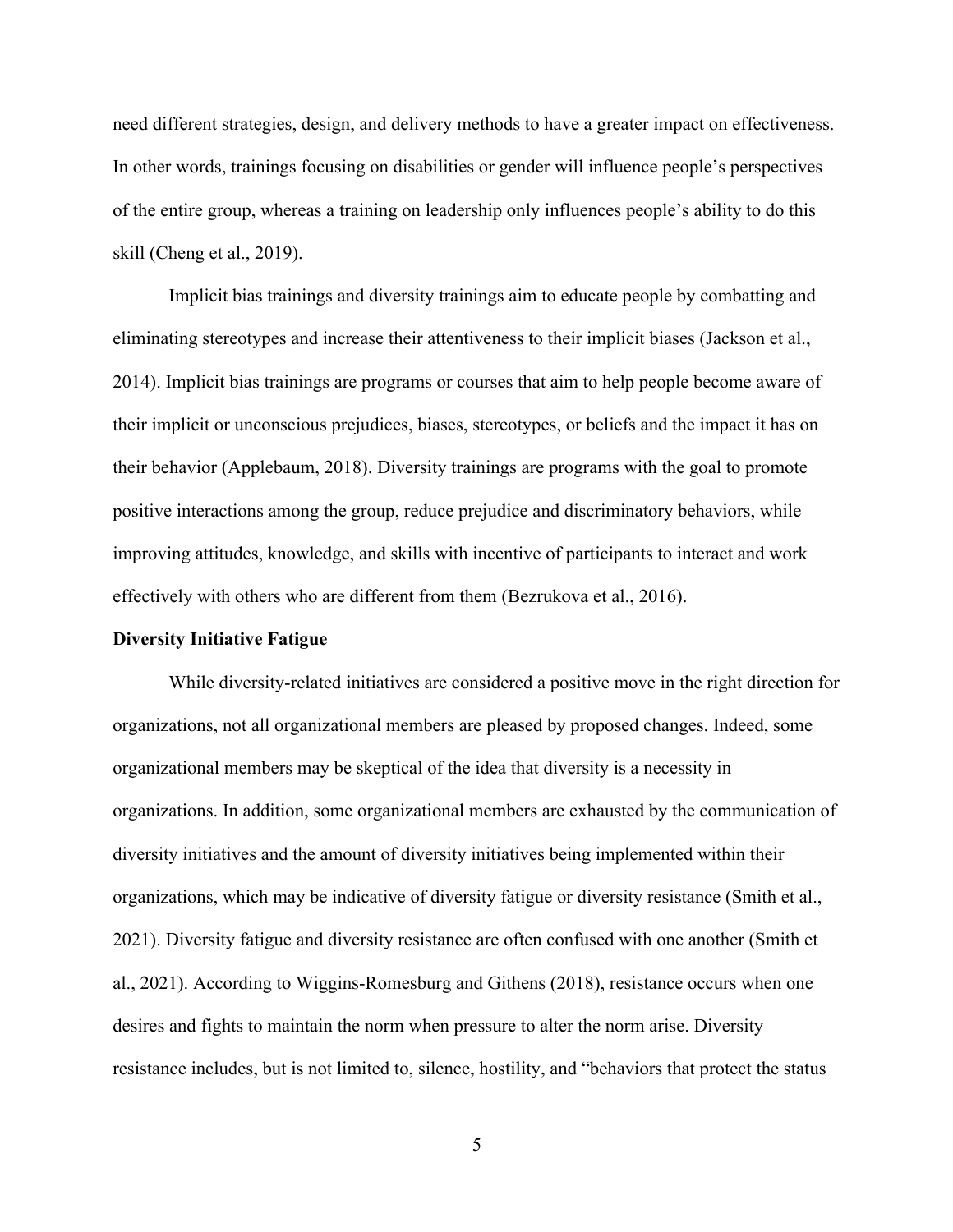quo of privilege and inequality" (Wiggins-Romesburg & Githens, 2018, p. 184). Smith et al. (2021) explains that diversity resistance occurs when an individual is not willing to accept that systematic inequalities are real or does not comprehend the benefits of diversity. Diversity fatigue, on the other hand, is when one becomes desensitized to diversity efforts or experiences a weakened response to diversity efforts (Smith et., al, 2021). While diversity resistance occurs in those who are pessimistic about diversity and systemic inequality, diversity fatigue can occur among people who acknowledge "the importance of addressing systemic inequality" (Smith et al., p. 3., 2021).

Diversity fatigue may facilitate inaction when injustice occurs, and thus may contribute to the maintenance of injustice/oppression. Smith et al. (2021) study found that when faculty felt diversity fatigue, they were not motivated to inquire about diversity interventions, and they were less likely to want to execute interventions in the future. Smith et al. (2021) explains that when people experience diversity fatigue, they tend to emphasize other efforts/initiatives over diversity-related initiatives. These individuals are exhausted with diversity initiative fatigue, so diversity initiatives go on the back burner—they want to endorse other initiatives to drown out and undermine diversity efforts. Addressing diversity fatigue is important for proving valuable successful implementation of diversity initiatives; identifying obstacles such as diversity fatigue can help ensure sustained outcomes (Smith et al., 2021). Addressing obstacles allows people to communicate where their apprehensions about diversity initiatives "stem from and the extent to which those concerns can be reframed more positively" (Smith et al., p. 13, 2021).

When the majority group feels weary of diversity efforts, it is implicitly telling BIPOC how the majority feels about them. According to Smith et al. (2021), "the general weariness of diversity fatigue is related to people's reduced motivation or capacity of diversity work" (p. 2).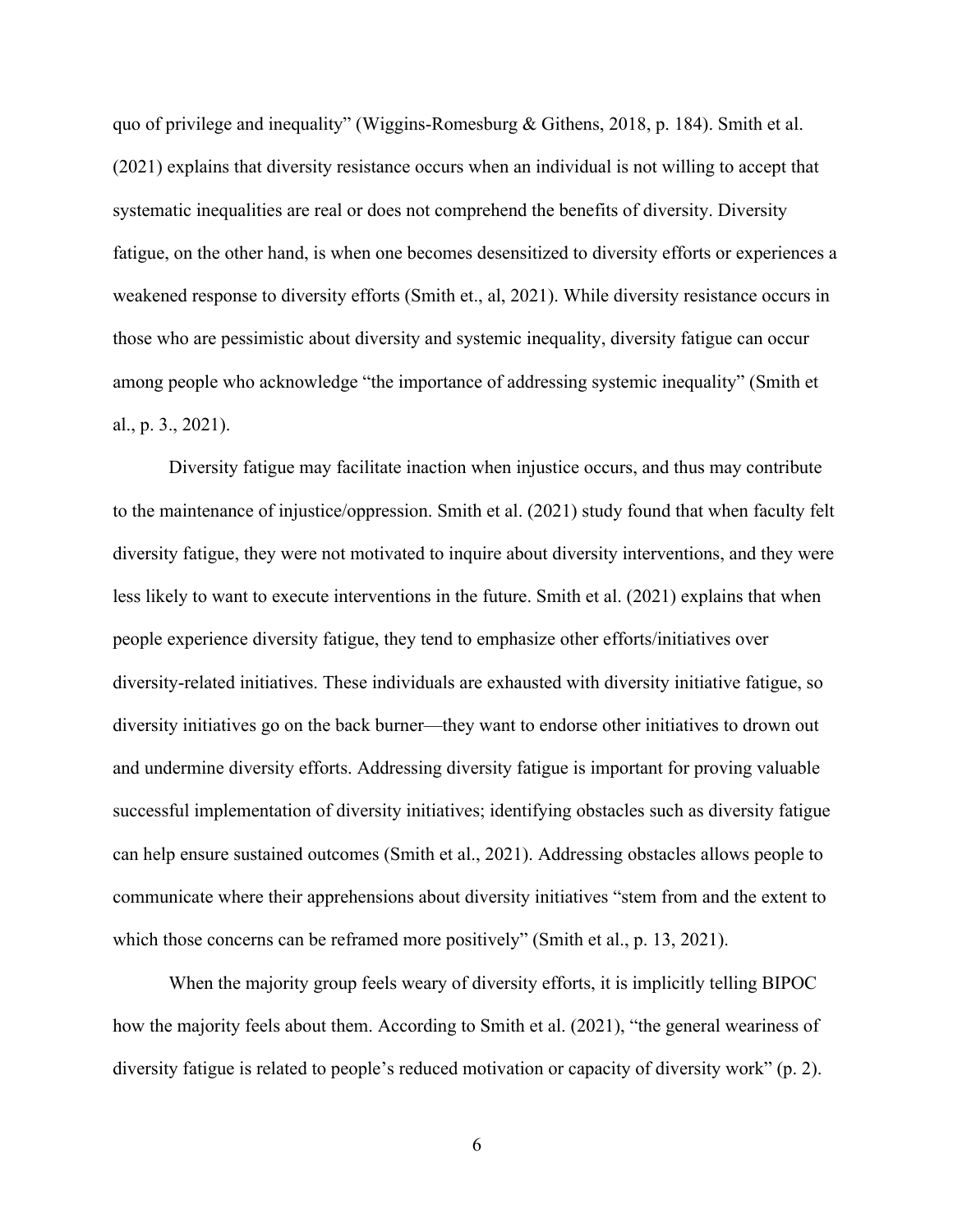When one experiences diversity fatigue, it can form how they feel and respond to diversity and diversity-related initiatives in the future (Smith et al., 2021). If one feels weariness or experiences a diminished response to diversity, it may influence cynicism towards organization change. Therefore, I hypothesize that:

*Hypothesis 2:* Diversity initiative fatigue will partially mediate the relationship between negative attitudes toward BIPOC and cynicism toward organizational change.

#### **Diversity Climate**

Diversity climate is the perceptions employees have about organizations' diversity initiatives, informal values on diversity, social integration of underrepresented employees, and how much their organization values diversity (Dwertmann et al., 2016; Herdman & Capehart, 2010; Ward et al., 2021). Developing a positive and inclusive diversity climate can prevent negative outcomes that occur with diversity (e.g., stereotype, discrimination, etc.) by organizations spreading the idea that the employees are a part of the same group, and they share the same interests for the organization; the notion of having the same interests, lowers employees' boundaries among each other and helps them relate to one another (Mansoor et al., 2020). For example, Herdman & Capehart (2010) found that the existence of diversity programs/initiatives aided employees to perceive the diversity climate as positive. Diversity climates can also "facilitate positive effects by encouraging the exchange and integration of diverse information" (Dwertmann et al., 2016, p. 1137). Gonzalez & DeNisi (2009) findings suggested that diversity was positively associated with return on income and productivity under a supportive diversity climate. These findings are good implications for organizations; increasing productivity and return on income helps organizations' financial bottom line which helps the overall organization. The findings implicate how diversity climate can improve organizations as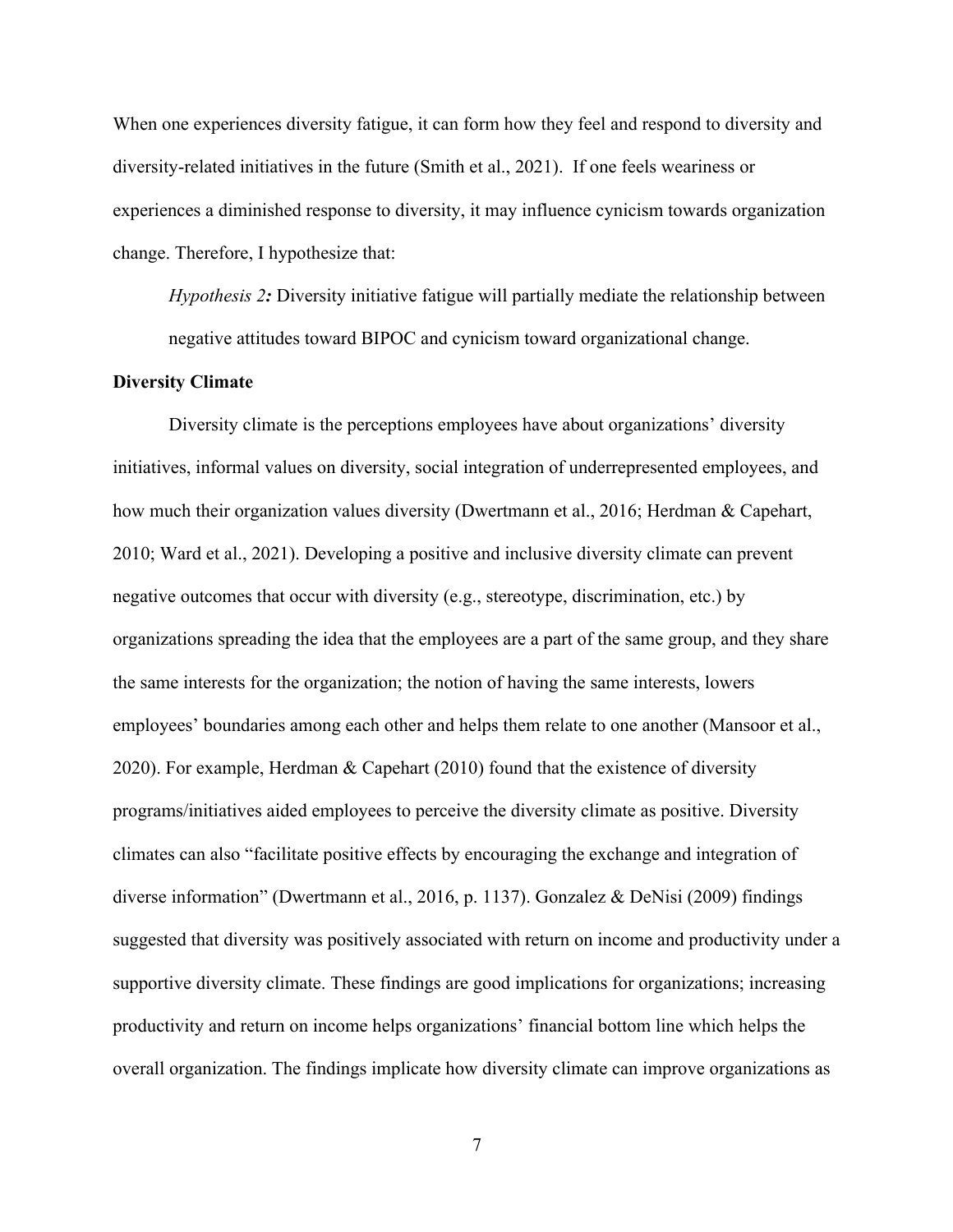well as clarifies the relationship between diversity climate and employees. A positive diversity climate sends signals to employees that influence their work, such as increase productivity or job satisfaction (Gonzalez & DeNisi, 2009; Mansoor et al., 2020).

Important information can come from an organization's diversity climate, such as providing a direct insight into the employees' experience in the organization regarding organizational diversity programs/initiatives (Herdman & Capehart, 2010). According to Dwertmann et al. (2016), there are two perspectives of diversity climate: (1) fairness and discrimination, and (2) synergy. The fairness and discrimination perspective is a concern for fair treatment among underrepresented members and to be proactive in eliminating exclusion; and the synergy perspective is fueled by perceptions at the unit level and reflects the widespread interest in the performance benefits of diversity (Dwertmann et al., 2016). Diversity climate can act as a signal to employees as to the importance of diversity within the organization. Signaling theory suggests employees rely on cues and signals from their organization to help interpret an organizations' commitment and goals (Herdman & Capehart, 2010). Current employees interpret organizations' policies and procedures as how organizations value diversity (Herdman  $\&$ Capehart, 2010). Diversity climate "can link organizational programs with employee attitudes and behaviors" (Herdman & Capehart, 2010, p. 41). According to Smith et al., (2021), diversity fatigue can be related to how motivated or not motivated change agents are to confront discrimination and take responsibility. If organizations send signals that they value diversity through initiatives/programs, it can create a positive diversity climate for employees (Mansoor et al., 2020). According to Mansoor et al (2020), employees reach conclusions about organizations priorities and values by their encounters and their surroundings within the organization. If an organization keeps employees involved in diversity initiatives/programs, as well as keep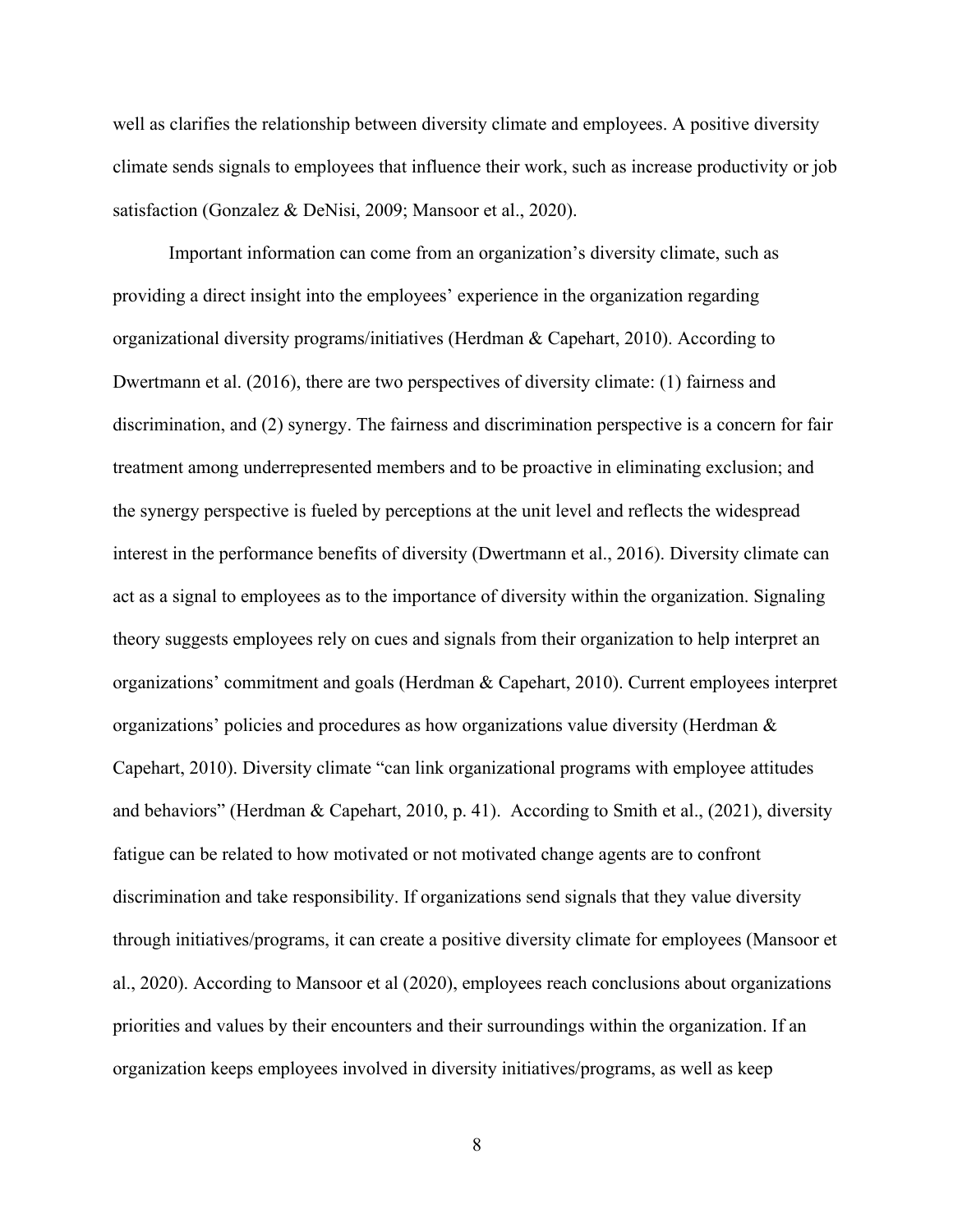employees informed of any changes, this can minimize cynicism towards organization change. Therefore, I hypothesize that:

*Hypothesis 3a:* Unit diversity climate will moderate the relationship between negative attitudes toward BIPOC and diversity initiative fatigue such that the relationship between negative attitudes toward BIPOC and diversity initiative fatigue will be weaker for individuals who have a more positive unit diversity climate.

*Hypothesis 3b:* Unit diversity climate will moderate the relationship between negative attitudes toward BIPOC and cynicism toward organizational change such that the relationship between negative attitudes toward BIPOC and cynicism toward organizational change will be weaker for those individuals who have a more positive unit diversity climate.

#### **Present Study**

The purpose of my study is to understand how attitudes and perceptions can influence employees' behaviors. The present study could also provide insight on how employees' attitudes towards BIPOC can impact BIPOC's experience and outcomes within an organization. While analyzing these attitudes, employees' cynicism could be revealed. Revealing and identifying people's cynicism towards organization change is important because when there are employees that are cynical towards change, negative consequences for the organization can occur, such as detriments in employees' performance, and reduced organizational commitment.

For the present study, I will examine the relationship between attitudes towards BIPOC, cynicism towards organizational change, diversity initiative fatigue, and unit diversity climate via a cross-sectional survey design. Specifically, I will assess the association of attitudes towards BIPOC and cynicism towards organization change; I propose that diversity initiative fatigue will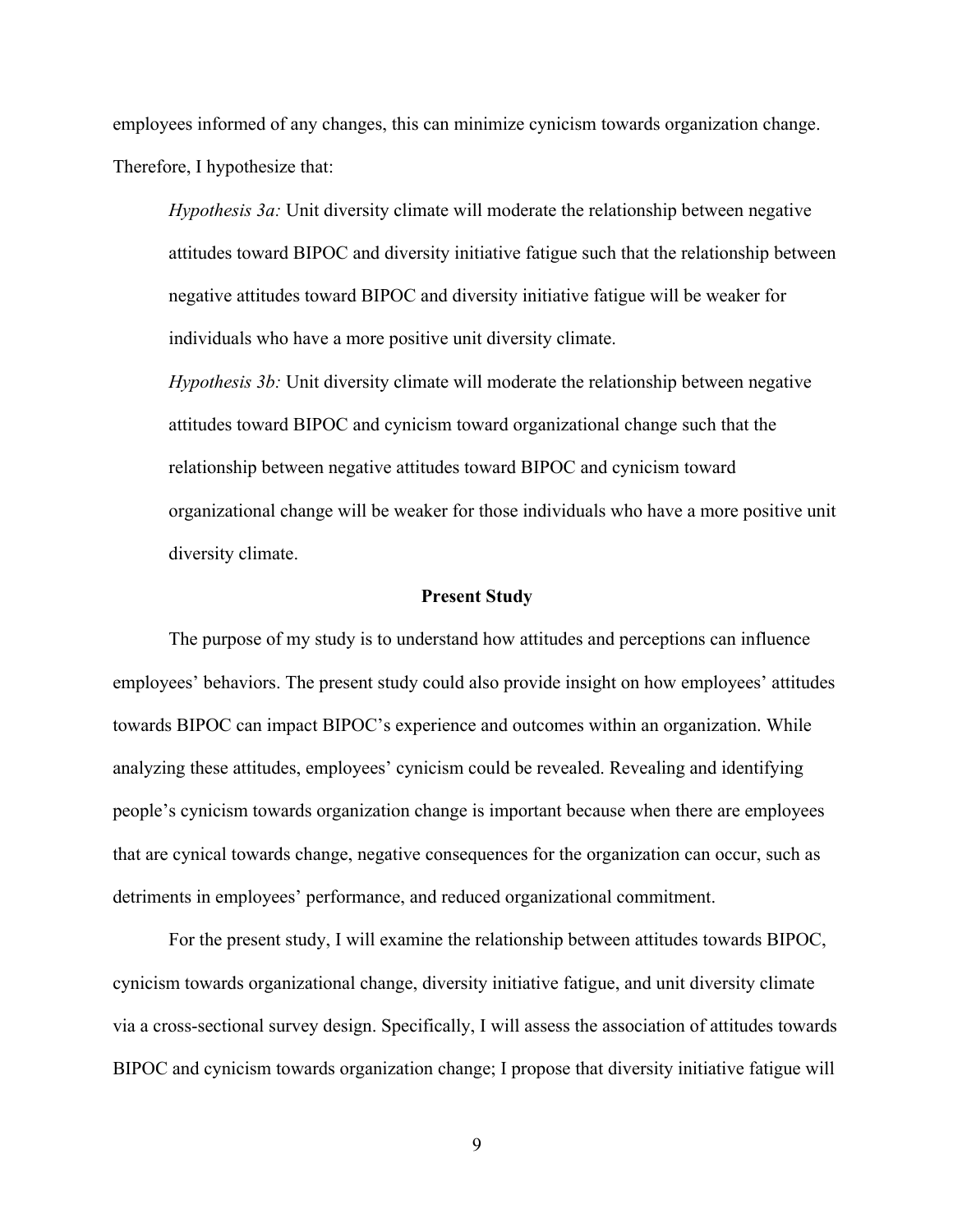partially mediate this relationship. Furthermore, I will assess unit diversity climate as a moderator in the relationship between attitudes toward BIPOC and diversity initiative fatigue, as well as a moderator in the relationship between attitudes toward BIPOC and cynicism toward organization change efforts. The conceptual model guiding this research is presented in Figure 1.

#### **Methods**

#### **Participants**

Participants included staff and faculty from Western Kentucky University (WKU). A faculty-and staff-all email was sent out including a Qualtrics link. The faculty and staff who were interested then volunteered to take the survey.

There was a total of 324 responses, but after eliminating missing data, the sample size for analyses was 187. The majority of the participants were White (80.4%) and female (67.6%). Many of the participants were staff members (54.6%) and had obtained a graduate degree or beyond (70.1%). The average age for participants was 43.02 years (*SD* = 11.99) and the average organizational tenure was 9.40 years (*SD* = 8.22). Staff participants were primarily located in the Academic Affairs division (62.7%) and faculty participants were primarily from the Potter College of Arts & Letters (34.9%).

#### **Measures**

All measures to assess the study variables of interest were previously developed for cross-sectional use and have been found to demonstrate validity and reliability.

#### *Faculty and Staff Demographics*

Participants' age, gender, race, sexual orientation, education, occupation, college, department, tenure, organization tenure, and staff work unit was assessed.

#### *Attitudes Toward BIPOC*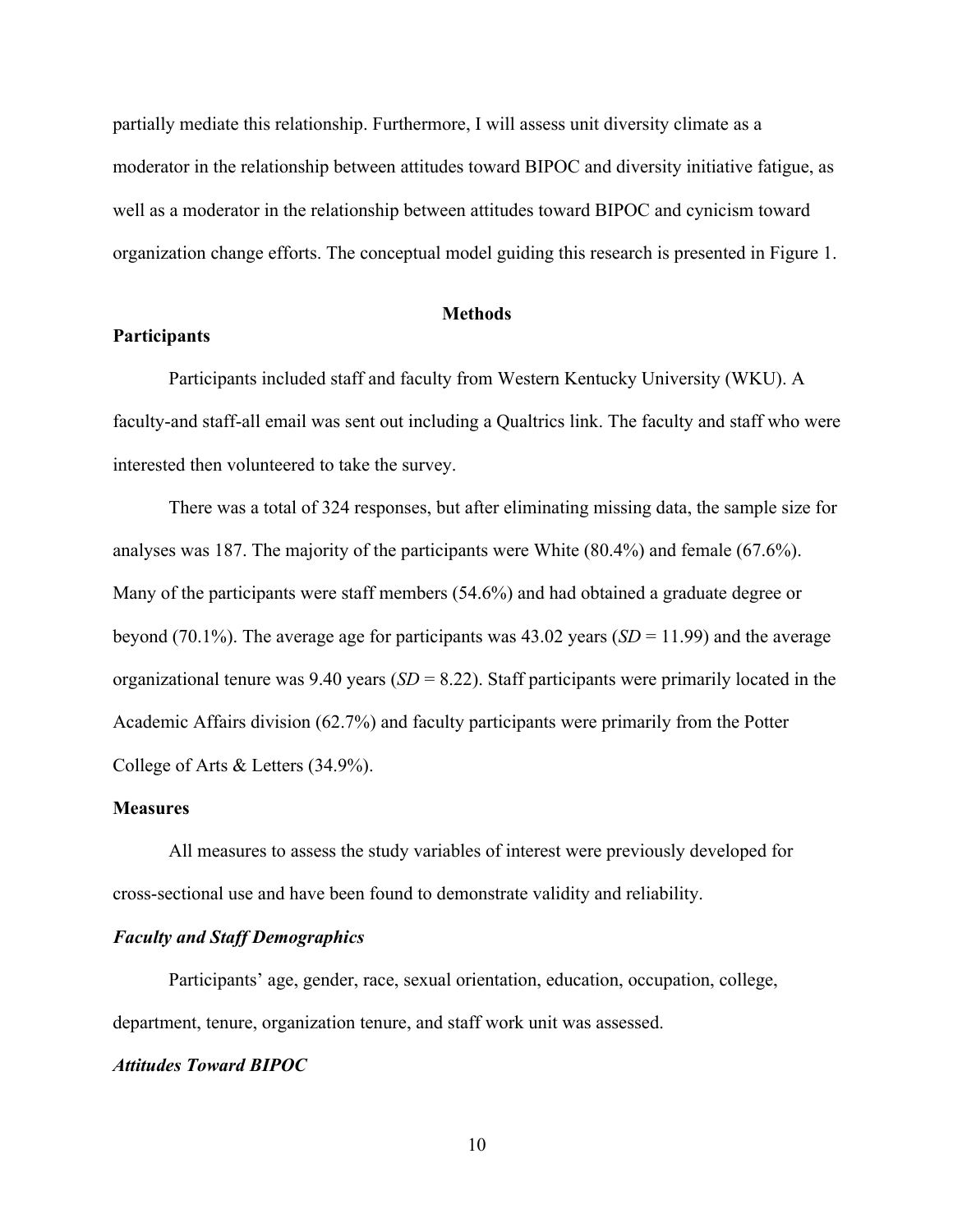Faculty and staff attitudes toward BIPOC were measured by using the 6-item Unawareness of Blatant Racial Attitudes subscale, adapted from Neville et al. (2000). An example item is, "Racism may have been a problem in the past, but it is not an important problem today." Responses were assessed using a 5-point Likert-type scale ranging from *strongly disagree* (1) to *strongly agree* (5). Responses were coded that higher values indicated more unawareness of blatant racial attitudes towards BIPOC. When assessing inter-item consistency, one item ("Racial problems in the U.S. are rare, isolated situations.") was not correlated with any other item in the subscale, and thus was dropped from subsequent analyses. Cronbach's  $\alpha$  = .80.

#### *Diversity Climate*

Perceptions of unit diversity climate was assessed by using a 10-item scale, adapted from HEDS Diversity and Equity Campus Climate Survey (2020) and Diversity, Equity & Inclusion: University of Michigan (2016). An example item was, "The campus environment is free from tensions related to individual or group differences." Responses were assessed using a 5-point Likert-type scale ranging from *strongly disagree* (1) to *strongly agree* (5). Responses were coded such that higher scores indicated more positive perceptions of diversity climate. Cronbach's  $\alpha$  = .77.

#### *Diversity Fatigue*

Diversity fatigue was assessed using the Diversity Fatigue Scale (Smith et al., 2021). This measure contained 7 items assessed along a 5-point Likert-type scale ranging from *strongly disagree* (1) to *strongly agree* (5). An example item is, "I am tired of hearing about diversity issues on campus." Responses were coded such that higher scores indicate higher levels of diversity fatigue. Cronbach's  $\alpha$  = .94.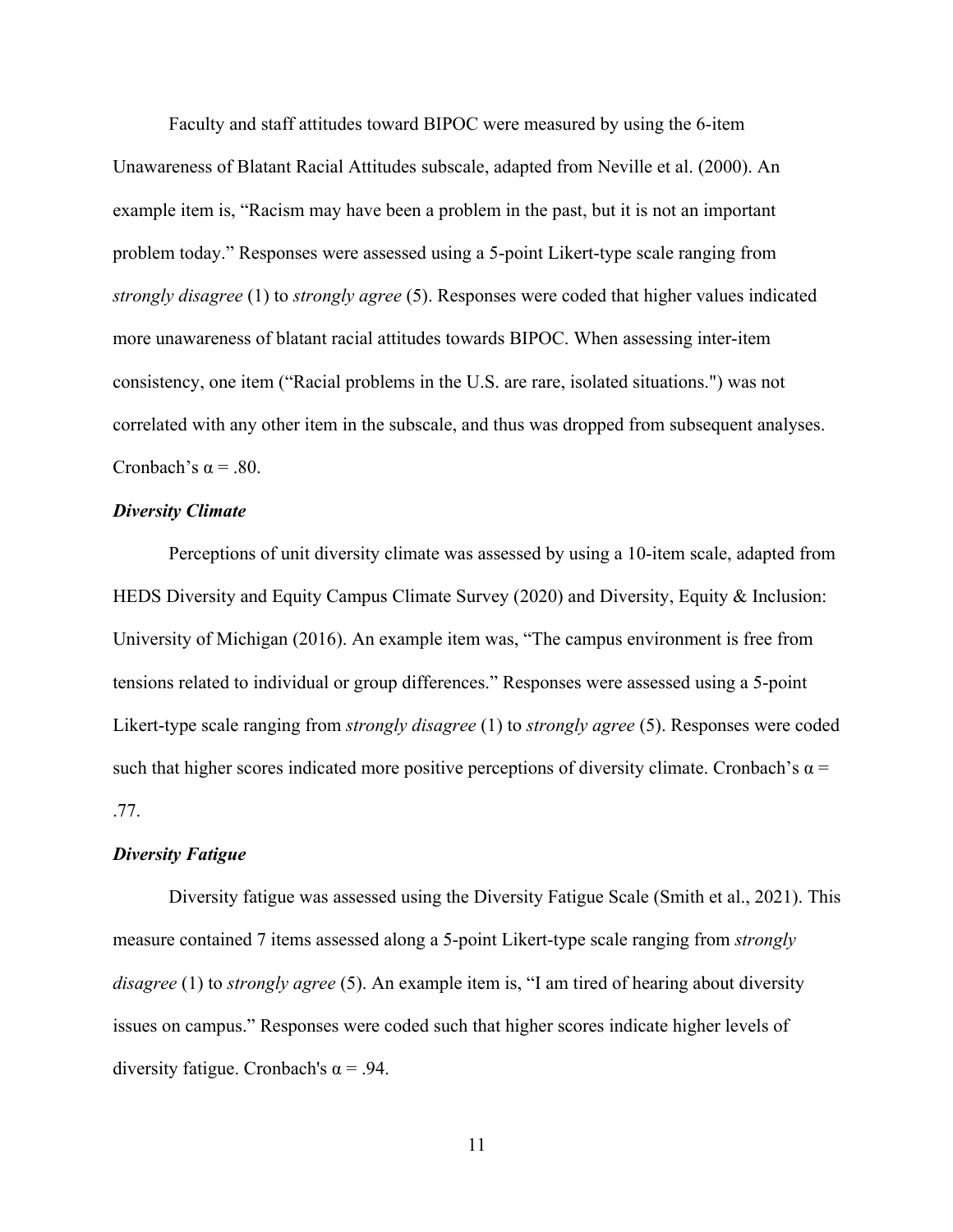#### *Cynicism Towards Organizational Change*

Cynicism towards organizational change was assessed using a 6-item scale, adapted from Vance et al. (1995) and Reichers et al. (1997). An example item is, "Most of the diversity initiatives, such as deliberative dialogue, won't produce real change." Responses were assessed using a 5-point Likert-type scale ranging from *strongly disagree* (1) to *strongly agree* (5). Responses were coded such that higher scores indicate greater levels of cynicism towards organizational change. Cronbach's  $\alpha = .77$ .

#### **Procedure**

The study took place during the Spring semester of 2022. Before data were collected, permission from the Institutional Review Board (IRB) at WKU was obtained. A faculty- and staff- all email was sent out inviting participants to take a survey via a Qualtrics link. Participation was voluntary, however, to incentivize participants to participate, it was advertised that participants could be selected to receive one of eight \$25 Amazon gift cards for participating. Incentives for my study were provided by a Graduate Student Research Grant.

#### **Results**

Data were analyzed using the Model 8 moderated-mediation macro SPSS developed by Preacher et al. (2007). Moderated mediation macros use ordinary least regression (OLS) to examine the conditional indirect and/or direct effect of a predictor on an outcome variable via a mediator. In macro model 8, the indirect and/or direct effect the predictor has on the outcome through a mediating variable is moderated by the moderating variable. To rephrase it for current research purposes, the indirect effect of attitudes toward BIPOC has on cynicism toward organizational change through diversity initiative fatigue, where diversity climate served as a moderating variable for the relationship between attitudes toward BIPOC and cynicism toward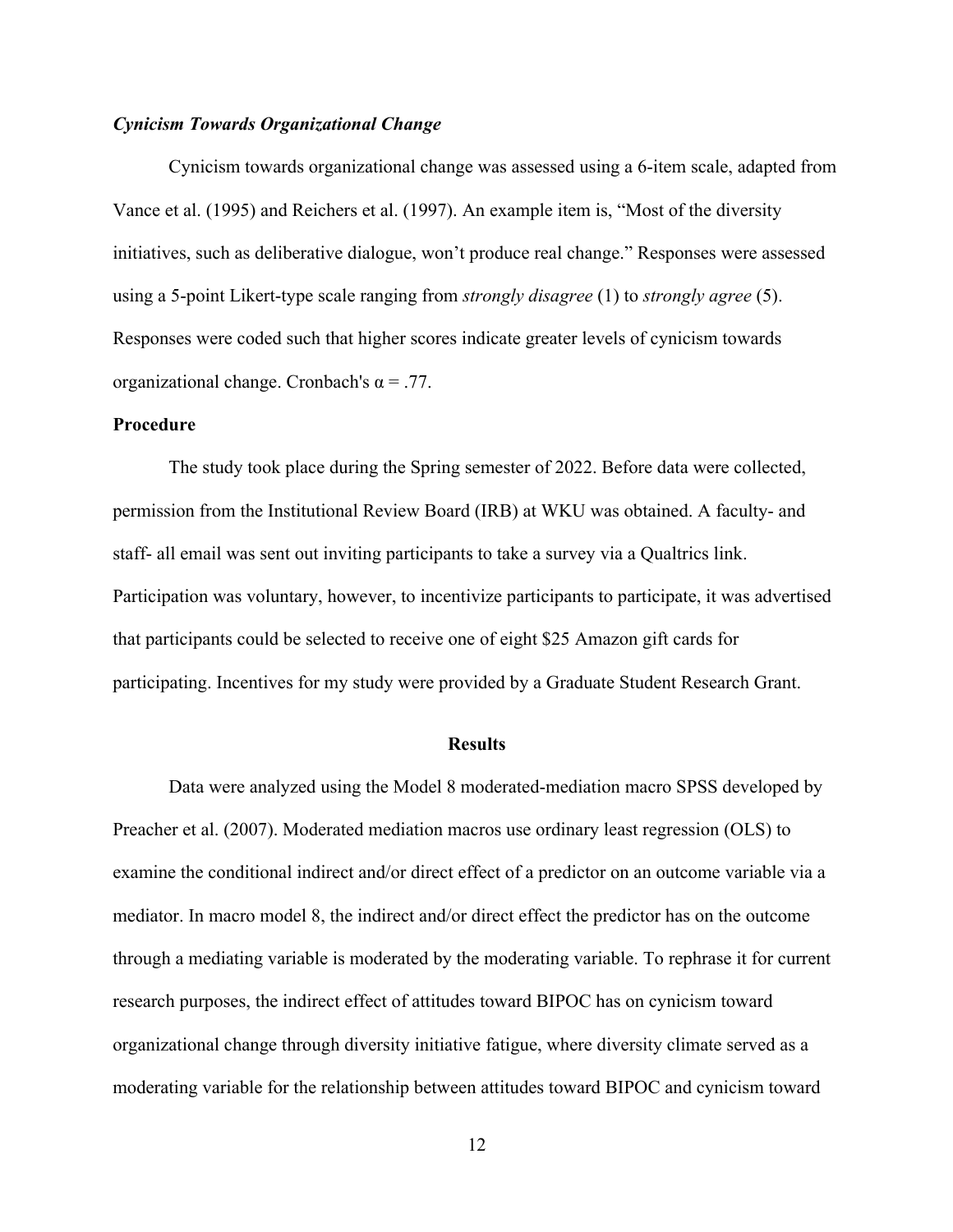organizational change, as well as attitudes toward BIPOC and diversity initiative fatigue was examined.

Moderated mediation macro models use bootstrapped estimates of the conditional indirect effect to account for the nonnormality of standard errors in mediation models; bootstrapped estimates were based on 12,000 samples. Variables were centered to ease interpretation of the results and reduce multicollinearity. Zero-order bivariate correlations were conducted to determine variables that should be statistically controlled for. Participant's age, occupation, and organization tenure were all found to influence the relationships of interest and were entered into the model as control variables. It should also be noted that due to a lack of response from participants self-reporting department information, I was unable to assess diversity climate as a unit-level moderating variable, as such diversity climate was assessed as individual perceptions of diversity climate. Please see Table 1 for the means, standard deviations, and correlations for all study variables of interest.

Table 2 and Figure 2 show modeled results of hypothesis testing. Hypothesis 1 indicated that negative attitudes toward BIPOC would be associated with cynicism toward organizational change. Hypothesis 1 was not supported (*β* =.27 *p* = .11), stronger unawareness of blatant racial attitudes toward BIPOC was not significantly associated with more cynicism toward organizational change. Hypothesis 2 indicated that diversity initiative fatigue would partially mediate the relationship between negative attitudes toward BIPOC and cynicism toward organizational change. Hypothesis 2 was also not supported (indirect effect =  $-.14$ , 95% CI(95) = [-.40, .05]); diversity initiative fatigue did not partially mediate the relationship between negative attitudes toward BIPOC and cynicism toward organizational change.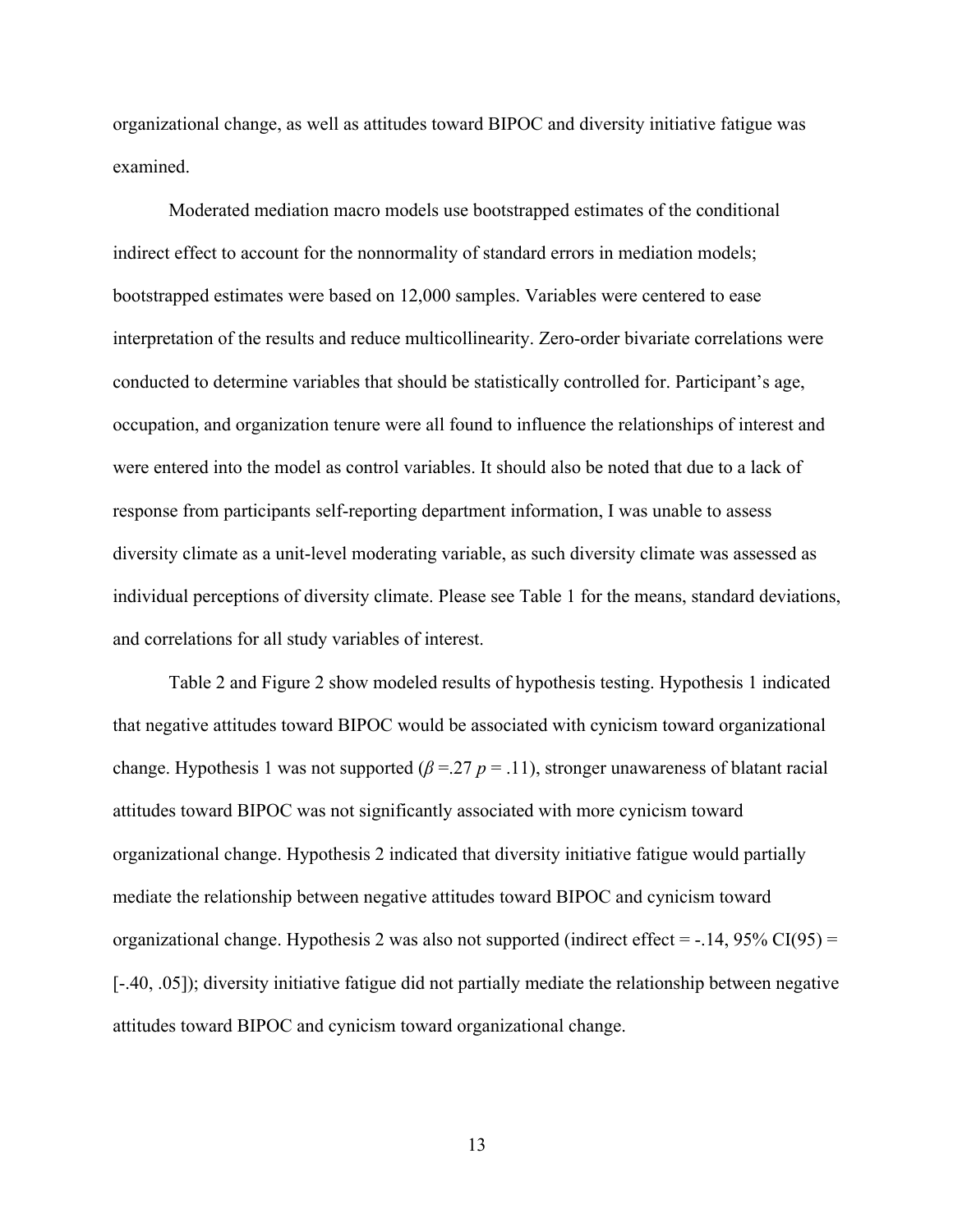Hypothesis 3a indicated that unit diversity climate would moderate the relationship between negative attitudes toward BIPOC and diversity initiative fatigue. Hypothesis 3a was partially supported, individual perception of diversity climate significantly moderated the relationship between unawareness of blatant racial attitudes toward BIPOC and diversity initiative fatigue ( $\beta$  = .92,  $p$  < .001), however the moderation was not in the hypothesized direction. More positive perceptions of diversity climate and stronger unawareness of blatant racial attitudes toward BIPOC was associated with more diversity initiative fatigue, not less. A simple slope test indicated that the slope for more positive perceptions of diversity climate was significant,  $t(187) = 2.48$ ,  $p = .014$ ; however the slope for more negative perceptions of diversity climate was not significant  $t(187) = 0.34$ ,  $p = .301$ . See Figure 3 for the graphed interaction. Interestingly, 78% of the variance in diversity initiative fatigue was explained by both unawareness of blatant racial attitudes toward BIPOC and individual perceptions of diversity climate.

Hypothesis 3b indicated that unit diversity climate would moderate the relationship between negative attitudes toward BIPOC and cynicism toward organizational change, such that the relationship between negative attitudes toward BIPOC and cynicism toward organizational change would be weaker when participants had more positive perceptions of diversity climate. Hypothesis 3b was not supported ( $\beta$  = -.13,  $p$  = .61).

#### **Discussion**

The purpose of my study was to examine the associations between negative attitudes toward BIPOC, diversity initiative fatigue, and cynicism toward organizational change efforts. I further sought to examine how perceptions of diversity climate may moderate these relationships. These relationships were suggested through both Group Threat Theory and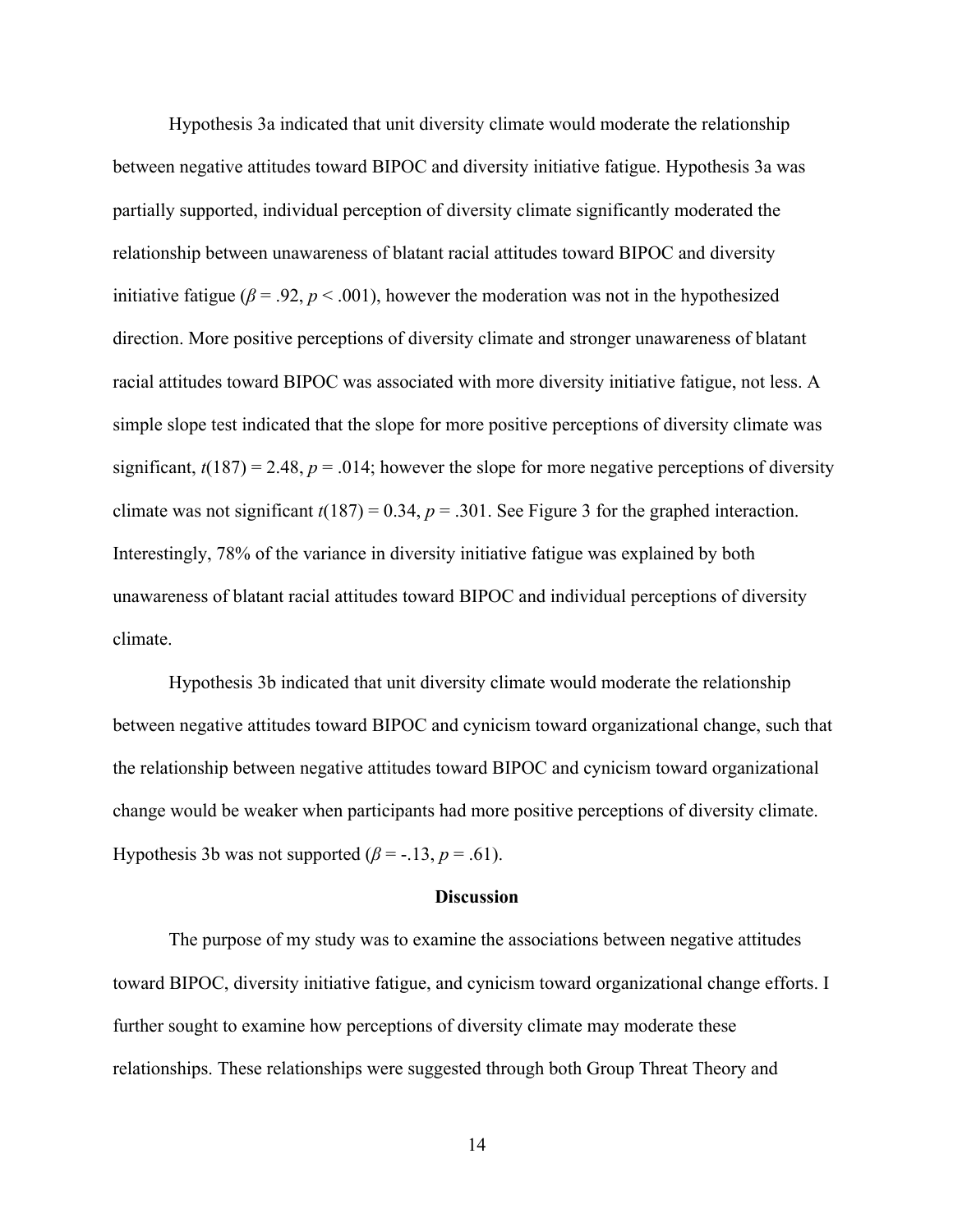Signaling Theory. However, many of the hypothesized relationships were not supported. More unawareness of blatant racial attitudes toward BIPOC was not significantly associated with cynicism toward organizational change efforts. Furthermore, diversity initiative fatigue did not mediate the relationships between more unawareness of blatant racial attitudes toward BIPOC and cynicism toward organizational change efforts. Furthermore, individual perceptions of diversity climate did not moderate the relationship between unawareness of blatant racial attitudes toward BIPOC and cynicism toward organizational change.

However, results did indicate partial support for Hypothesis 3. More positive perceptions of diversity climate did significantly moderate the relationship between unawareness of blatant racial attitudes toward BIPOC and diversity initiative fatigue; however the results indicate the moderated effect was in the opposite direction of what was hypothesis. Specifically faculty and staff with more positive perceptions of the diversity climate who also had more unawareness of blatant racial attitudes toward BIPOC were more fatigued with university diversity initiatives, not less fatigued as hypothesized.

#### **Theoretical Implication**

Group threat theory would suggest that the majority (Whites) feel threatened by the increase of BIPOC employees, because the majority feels as though resources and opportunities will become scarce (Craig & Richeson, 2014). This threatening feeling can cause the majority to have prejudices against minorities (Craig & Richeson, 2014). However, my results did not support the association between negative attitudes toward BIPOC and cynicism toward organizational change, which was based on group threat theory.

Signaling theory would suggest that diversity climate sends a signal to employees which should theoretically mitigate the association between negative attitudes toward BIPOC, diversity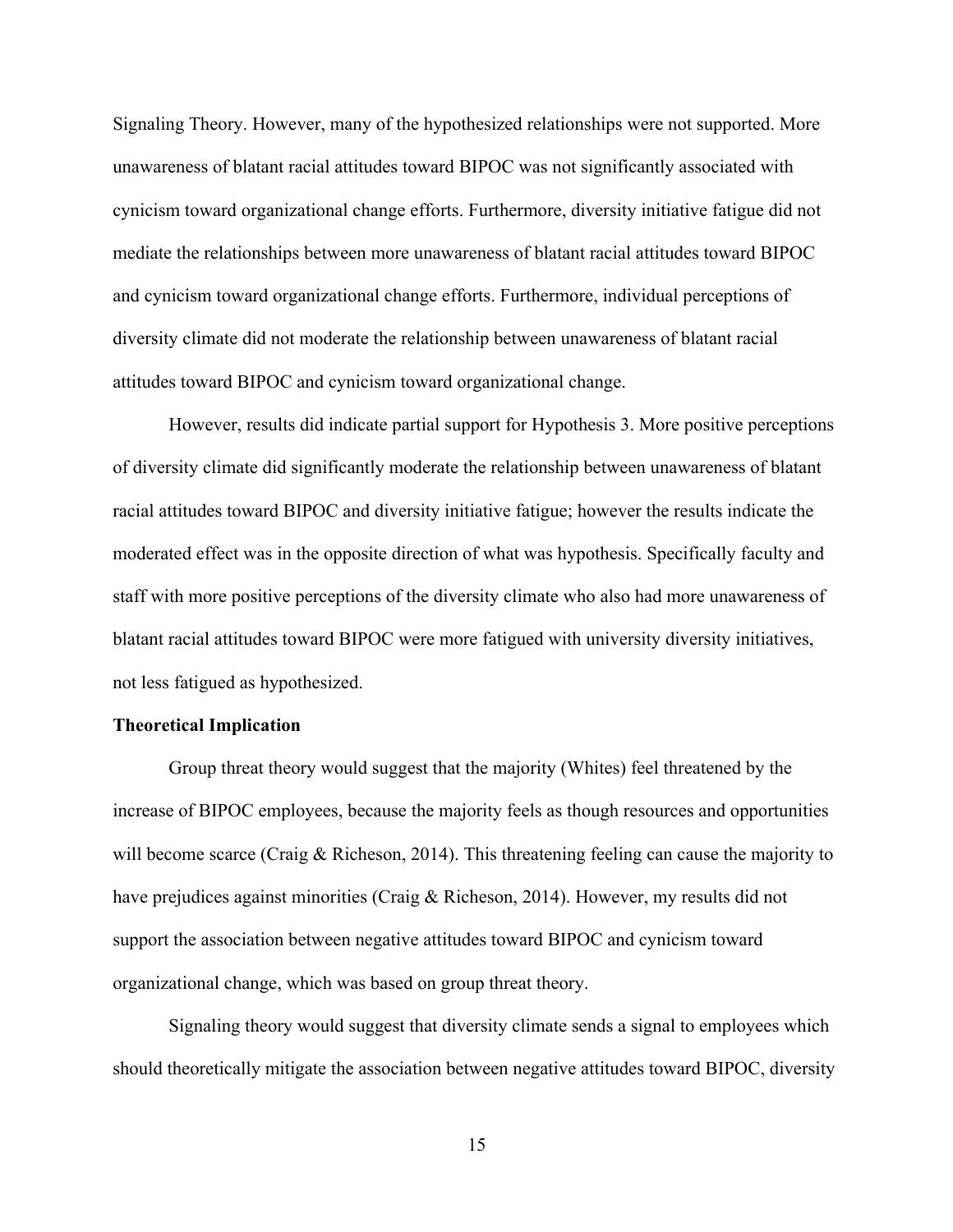initiative fatigue, and cynicism toward organizational change. Research indicates that organizations send signals to employees via diversity climate (Herman & Capehart, 2009). My results partially support the idea of signaling theory, but not in the hypothesized direction. Results indicate that individuals with more positive perceptions of diversity climate, who had more negative attitudes toward BIPOC, experienced more diversity initiative fatigue, not less. It is possible that people conveyed their perception of WKU's diversity climate as positive because they were the majority (White) and do not encounter the negative aspects of WKU's climate rather than the signals WKU were promoting and implementing.

#### **Strengths and Limitations**

I collected cross-sectional survey data from faculty and staff at a regional comprehensive university in the southern United States. While participants were incentivized to participation by the opportunity to be selected to receive one of eight \$25 Amazon gift cards, many participants volunteered to complete my study. Measures used within the survey have been found to be both valid and reliable from previous research, and were originally developed for cross-sectional use.

However, my research is not without its limitations. All responses were collected via selfreport survey, which could increase the risk of common method variance. In addition, self-report surveys are subject to potential socially desirable responding. While I ensured confidentiality via informed consent, and did not collect identifying information, there is still the possibility that participants did not respond truthfully. Furthermore, my sample lacked diversity in racial background for participants, however the sample did largely reflect the demographic characteristics of faculty and staff on campus. Although, this percentage is representative of WKU, it does not make it generalizable to BIPOC individuals. Specifically, the data indicated that the majority of participants had the perception of a positive diversity climate. However, this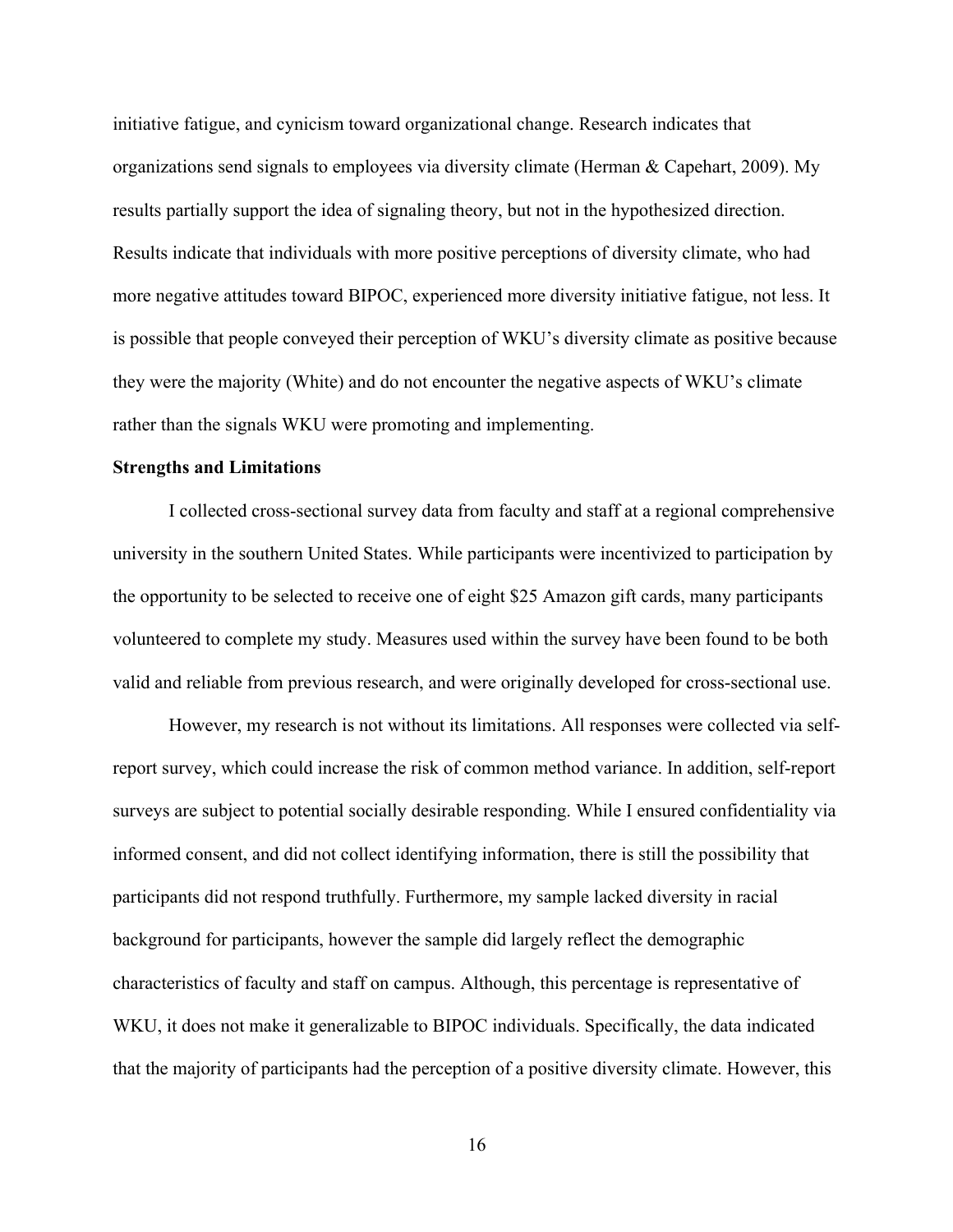perception may not be accurately reflective of BIPOC employees' perceptions. Future research would benefit from recruiting a more diverse sample in assessing diversity climate on college campuses. Another limitation is that the sample size was relatively small. As stated previously, there was a total of 324 participants, but after eliminating missing data, only 187 responses were valid. Such a small size has the potential to impact the generalizability of the results. In this case, the bootstrap method was included to account for the small sample size.

#### **Practical Implications and Future Research**

The present study will advance knowledge in the field, specifically to current diversity and inclusion literature, because it not only addresses the diversity of organizations, but also how the lack of inclusion can interfere with minority opportunities and well-being in organizations. In integrating group threat and signaling theory, I provided evidence to support the moderating effect of diversity climate on the association between negative attitudes toward BIPOC and diversity initiative fatigue. The results indicate that a positive diversity climate may enhance the relationship between negative attitudes toward BIPOC and diversity initiative fatigue. When there are employees who partake in negative attitudes toward BIPOC, organizations must assess how they promote and implement diversity initiatives for them to be the most successful. At best, my study can help organizations become more aware of how their policies and procedures can influence employees, which ultimately has the possibility to cause ruckus for BIPOC employees.

Future research should seek to incorporate a larger, more diverse sample in the investigation of the relationship between negative attitudes toward BIPOC, diversity initiative fatigue, cynicism toward organizational change, and perceptions of diversity climate. Enlarging the sample size allows better generalizability of the results. Furthermore, a larger sample size may allow for the modeling of unit-level diversity climate in examining the aforementioned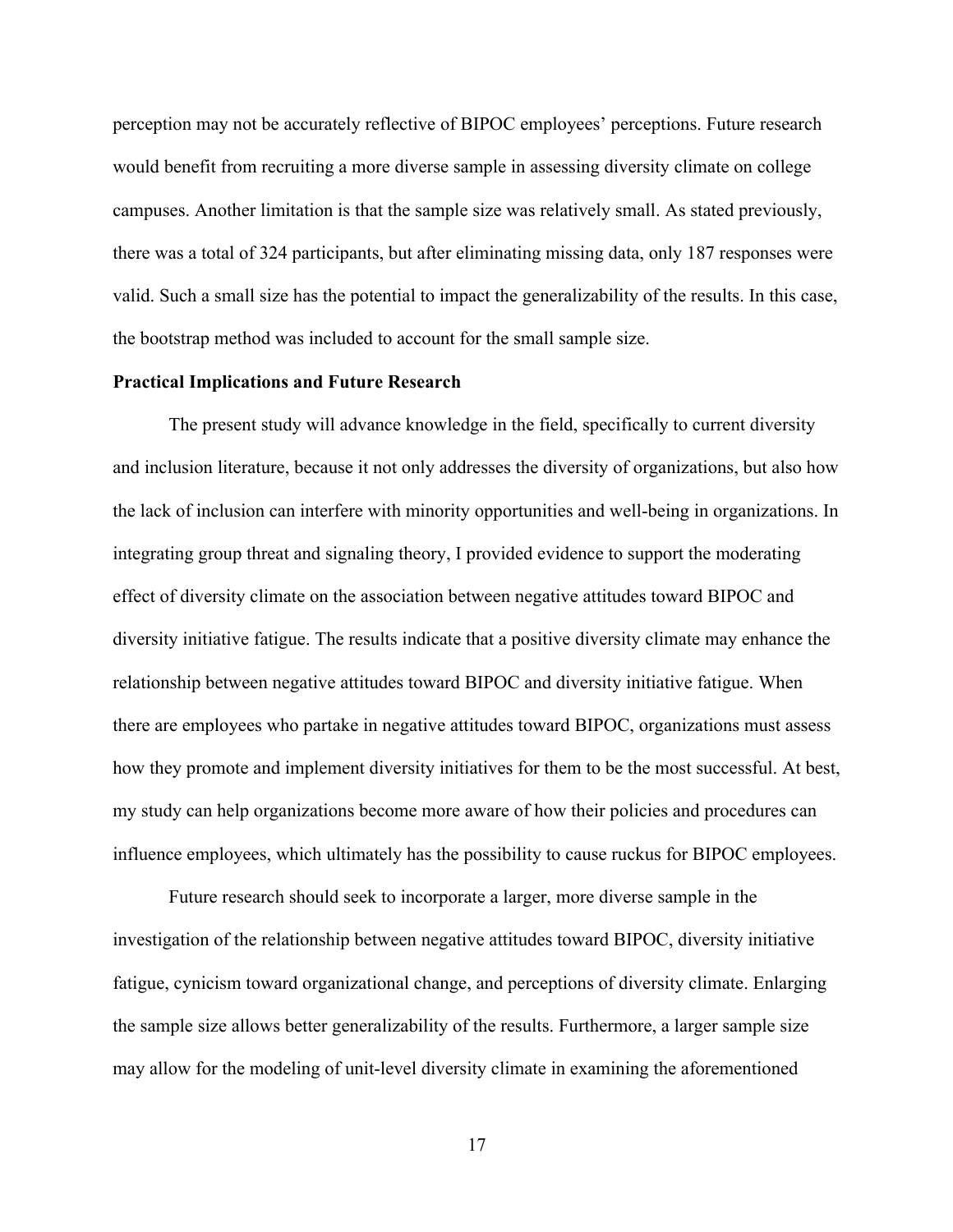relationships. The modeling of unit diversity climate in assessing the aforementioned relationships may provide information on whether organizations' diversity initiatives/efforts are effective.

Future research should also seek to better examine cynicism toward organizational change as a construct of interest in diversity, equity, and inclusion within organizations. It would be interesting to see if those who have positive attitudes toward BIPOC have more cynicism toward organizational change because of the lack of follow through succeeding the implementation of diversity initiatives. As well as examining cynicism toward organizational change, diversity imitative fatigue should be examined. Diversity initiative fatigue can affect those who acknowledge the importance of diversity initiatives, as mentioned previously. One should assess the degree of diversity fatigue to those who support these diversity efforts.

#### **Conclusion**

Utilizing a cross-sectional organizational survey, I examined the relationship between negative attitudes toward BIPOC, diversity climate, diversity initiative fatigue, and cynicism toward organizational change. Results supported a strong, positive association between unawareness of blatant racial attitudes toward BIPOC and diversity initiative fatigue, and more positive perceptions of the diversity climate enhanced this relationship. These results contribute to the nascent literature on diversity initiative fatigue, which is likely to grow in prominence in diversity, equity, and inclusion, as organizations seek to enhance BIPOC-friendly workplaces. Organizations acknowledging that a positive diversity climate may backfire when trying to implement diversity initiatives/efforts is important for the initiatives to be successful. This acknowledgement allows organizations to assess and plan how to promote such initiatives without giving individuals diversity initiative fatigue.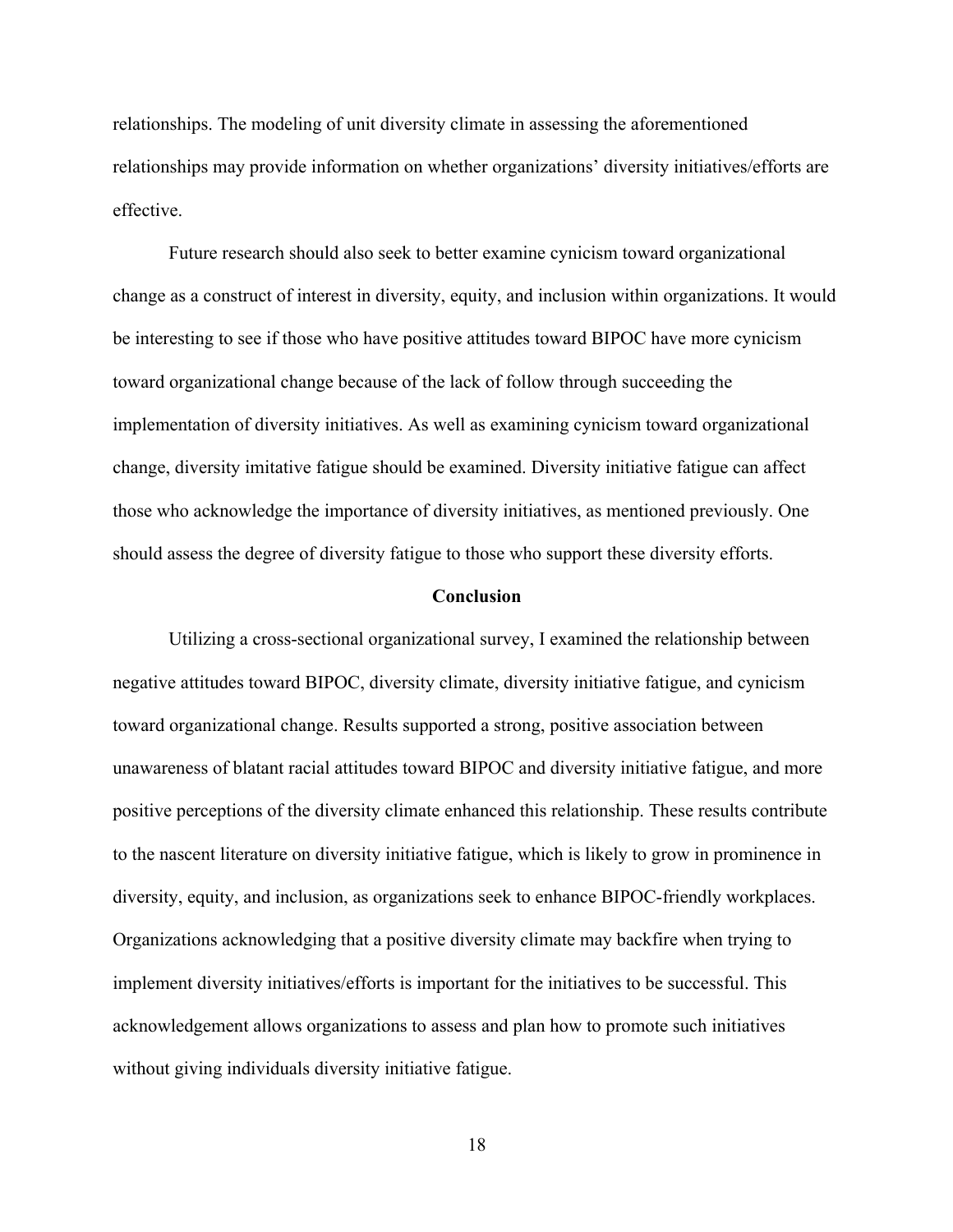#### **References**

- Albrecht, S. (2008). Measuring cynicism toward organizational change—One dimension or two? *Journal of Applied Measurement, 9*(4).
- Anglim, J., Sojo, V., Ashford, L. J., Newman, A., & Marty, A. (2019). Predicting employee attitudes to workplace diversity from personality, values, and cognitive ability. *Journal of Research in Personality, 83*, 1-41. https://doi.org/10.1016/j.jrp.2019.103865
- Applebaum, B. (2019). Remediating campus climate: Implicit bias training is not enough. *Studies in Philosophy and Education*, *38*(2), 129–141. https://doi.org/10.1007/s11217-018-9644-1
- Bezrukova, K., Spell, C. S., Perry, J. L., & Jehn, K. A. (2016). A meta-analytical integration of over 40 years of research on diversity training evaluation. *Psychological Bulletin, 142*(11), 1227–1274. https://doi.org/10.1037/bul0000067
- Cheng, S., Corrington, A., Dinh, J., Hebl, M., King, E., Ng, L., Reyes, D., Salas, E., & Traylor, A. (2019). Challenging diversity training myths. *Organizational Dynamics*, *48*(4), 100678–. https://doi.org/10.1016/j.orgdyn.2018.09.001
- Craig, M. A., & Richeson, J. A. (2014). More diverse yet less tolerant? How the increasingly diverse racial landscape affects white Americans' racial attitudes. *Personality & Social Psychology Bulletin, 40*(6), 750–761. https://doi.org/10.1177/0146167214524993
- Dixon, J. C., & Rosenbaum, M. S. (2004). Nice to know you? Testing contact, cultural, and group threat theories of anti-Black and anti-Hispanic stereotypes. *Social Science Quarterly, 85*(2), 257–280. https://doi.org/10.1111/j.0038-4941.2004.08502003.x
- Dover, T., Kaiser, C., & Major, B. (2020). Mixed signals: The unintended effects of diversity initiatives. *Social Issues and Policy Review, 14*(1), 152-181. DOI: 10.1111/sipr.12059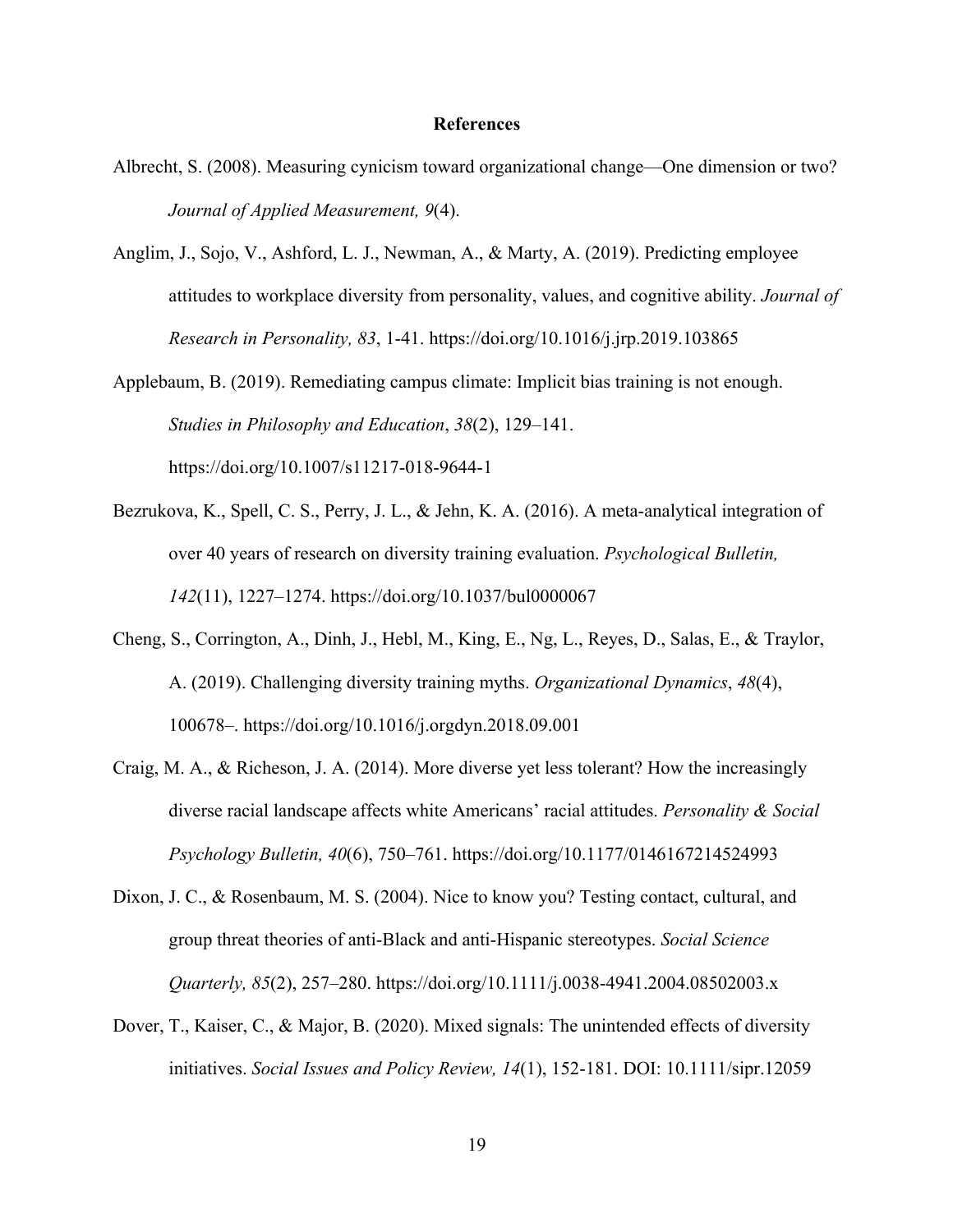- Dwertmann, D. J. G., Nishii, L. H., & van Knippenberg, D. (2016). Disentangling the fairness & discrimination and synergy perspectives on diversity climate: Moving the field forward. *Journal of Management, 42*(5), 1136–1168. https://doi.org/10.1177/0149206316630380
- Gonzalez, J. A., & DeNisi, A. S. (2009). Cross-level effects of demography and diversity climate on organizational attachment and firm effectiveness. *Journal of Organizational Behavior, 30*(1), 21–40. https://doi.org/10.1002/job.498
- Herdman, A. O., & McMillan-Capehart, A. (2010). Establishing a diversity program is not enough: Exploring the determinants of diversity climate. J*ournal of Business and Psychology, 25*(1), 39–53. https://doi.org/10.1007/s10869-009-9133-1
- Jackson, S., Hillard, A., & Schneider, T. (2014). Using implicit bias training to improve attitudes toward women in STEM. *Social Psychology of Education*, *17*(3), 419–438. https://doi.org/10.1007/s11218-014-9259-5
- Kaiser, Dover, T. L., Small, P., Xia, G., Brady, L. M., & Major, B. (2021). Diversity Initiatives and White Americans' Perceptions of Racial Victimhood. *Personality & Social Psychology Bulletin*, *00*(0), 1-17. https://doi.org/10.1177/01461672211030391
- Leslie, L. (2019). Diversity initiative effectiveness: A typological theory of unintended consequences. *Academy of Management Review, 44*(3), 538-563. https://doi.org/10.5465/amr.2017.0087
- Lindsey, A., King, E., Hebl, M., & Levine, N. (2015). The impact of method, motivation, and empathy on diversity training effectiveness. *Journal of Business and Psychology, 30*(3), 605–619. https://doi.org/10.1007/s10869-014-9384-3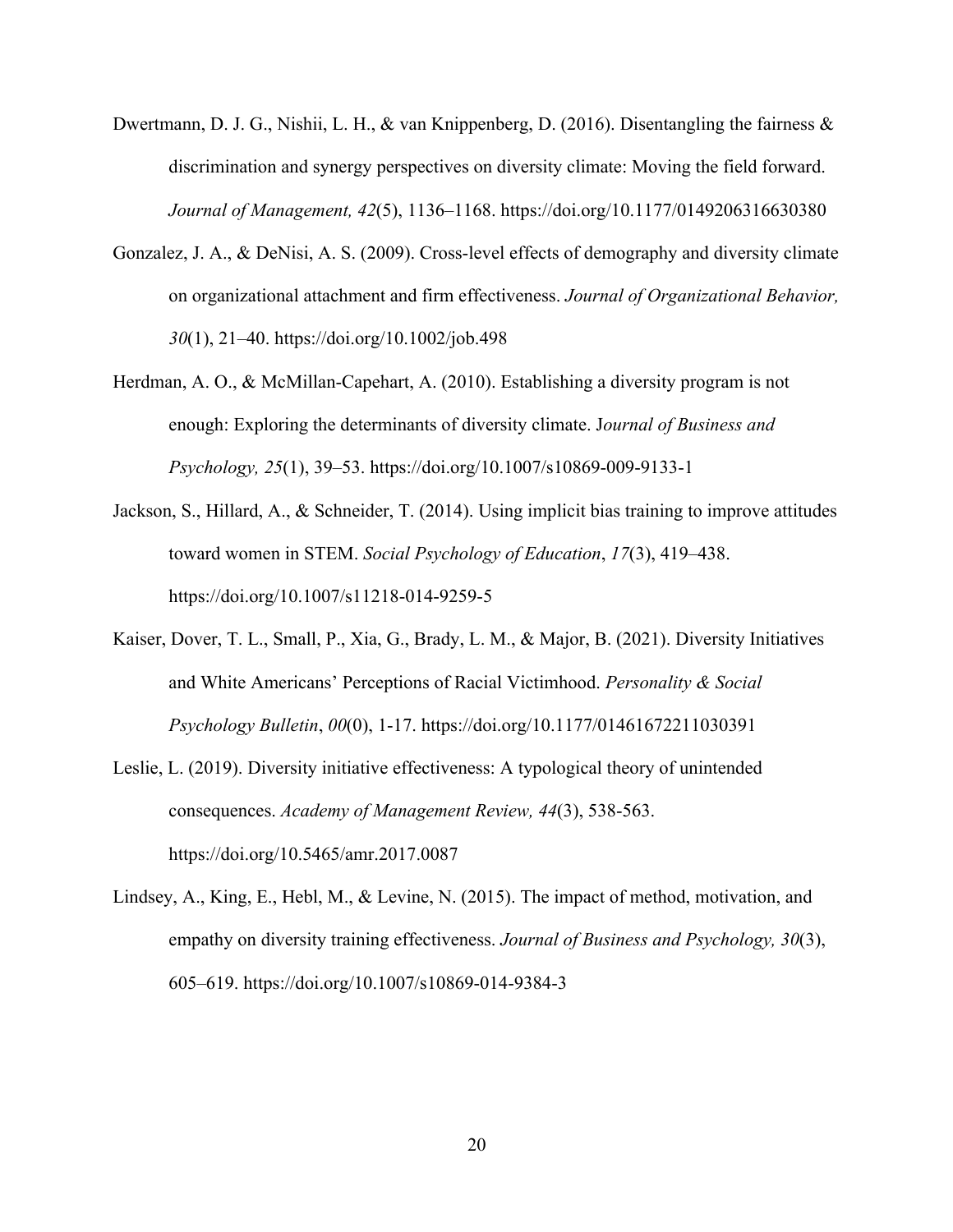- Mansoor, S., Tran, P. A., & Ali, M. (2020). Employee outcomes of supporting and valuing diversity: Mediating role of diversity climate. *Organization Management Journal, 18*(1), 19–35. https://doi.org/10.1108/OMJ-09-2019-0801
- Nafei, W. (2013). The effects of organizational Cynicism on job attitudes an empirical study on teaching hospitals in Egypt. *International Business Research, 6*(7), 52-69. http://dx.doi.org/10.5539/ibr.v6n7p52
- Outten, H. R., Schmitt, M. T., Miller, D. A., & Garcia, A. L. (2011). Feeling threatened about the future: Whites' emotional reactions to anticipated ethnic demographic changes. *Personality and Social Psychology Bulletin, 38*(1), 14-25. https://doi.org/10.1177/0146167211418531.
- Preacher, K. J., Rucker, D. D., & Hayes, A. F. (2007). Addressing moderated mediation hypotheses: Theory, methods, and prescriptions. *Multivariate behavioral research*, *42*(1), 185-227. DOI: 10.1080/00273170701341316
- Reichers, A. E., Wanous, J. P., & Austin, J. T. (1997). Understanding and managing cynicism about organizational change. *Academy of Management Executive*, *11*, 48-59.
- Smith, J., McPartlan, P., Poe, J., & Thoman, D. (2021). Diversity fatigue: A survey for measuring attitudes towards diversity enhancing efforts in academia. *Cultural Diversity & Ethnic Minority Psychology*, https://doi.org/10.1037/cdp0000406
- Stamarski, C. S. & Son Hing, L. S. (2015). Gender inequalities in the workplace: The effects of organizational structures, processes, practices, and decision makers' sexism. *Frontiers in Psychology, 6*, 1400–1400. https://doi.org/10.3389/fpsyg.2015.0140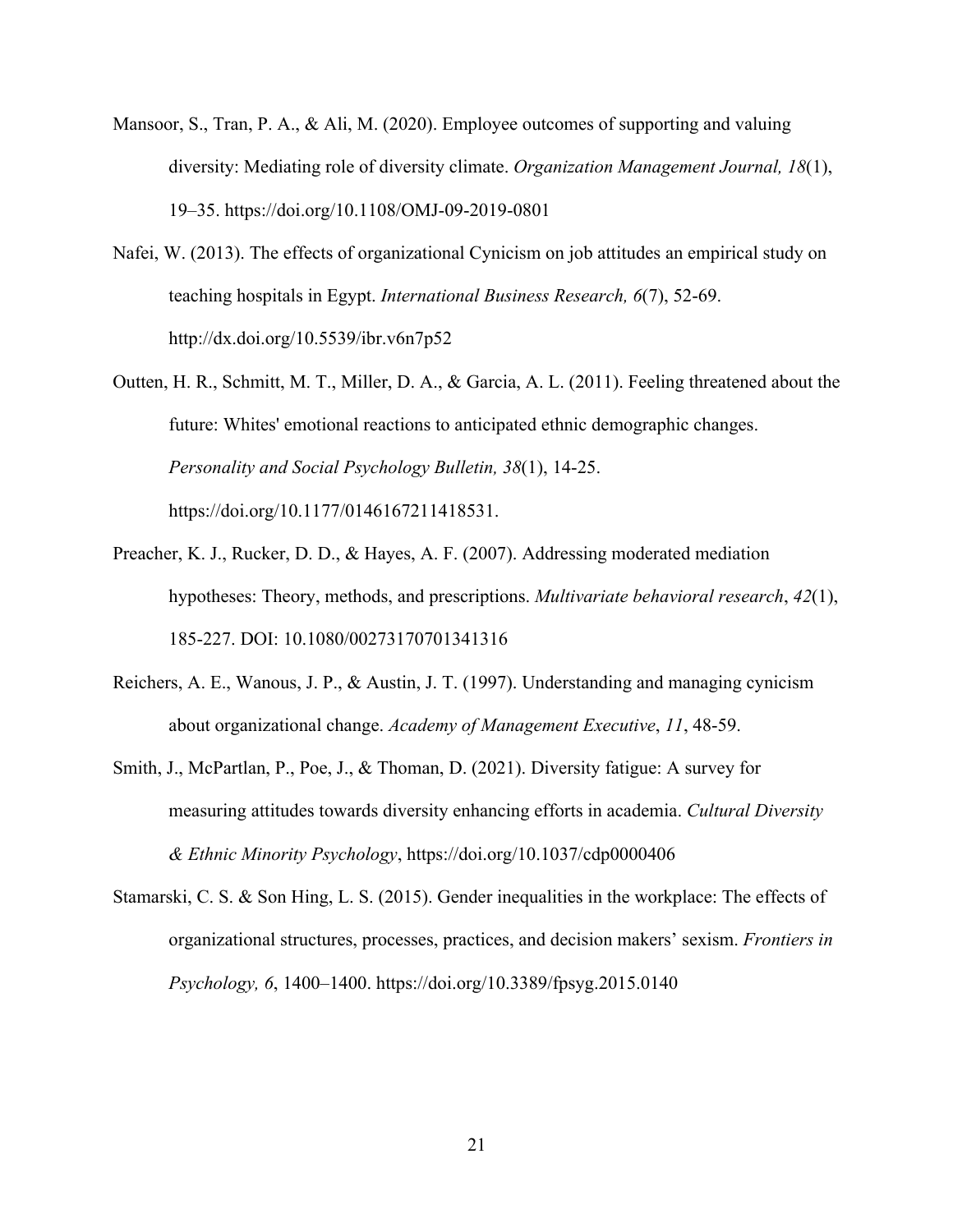- Ward, A.-K., Beal, D. J., Zyphur, M. J., Zhang, H., & Bobko, P. (2021). Diversity climate, trust, and turnover intentions: A multilevel dynamic system*. Journal of Applied Psychology,* https://doi.org/10.1037/apl0000923
- Wiggins-Romesburg, C., & Githens, R. (2018). The psychology of diversity resistance and integration. *Human Resource Development Review, 17*(2), 179–198. https://doi.org/10.1177/1534484318765843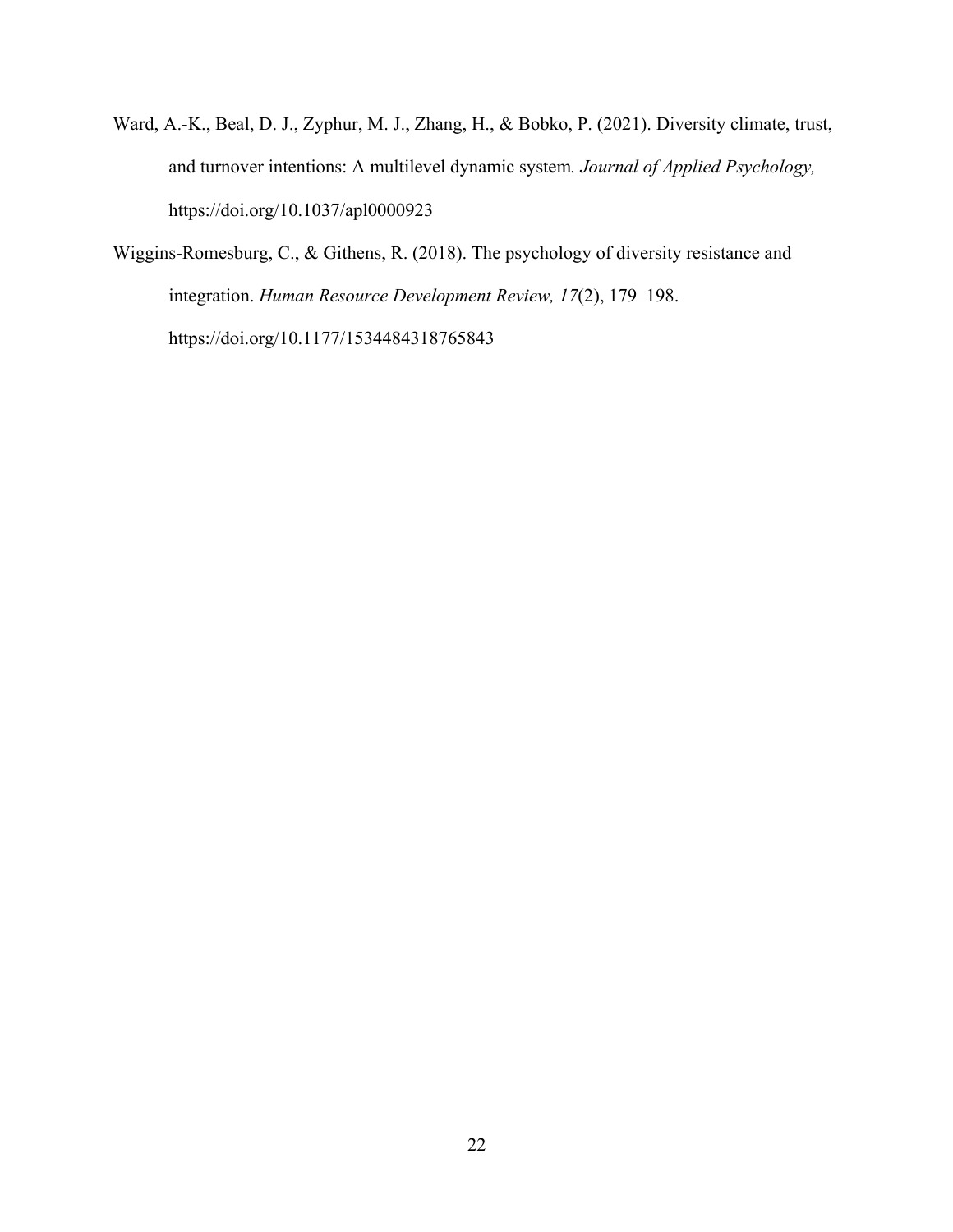| Variable                  | $\mathbf{1}$ | 2      | 3      | $\overline{4}$ | 5      | 6      | $\tau$ | 8 | $\boldsymbol{M}$ | SD          |
|---------------------------|--------------|--------|--------|----------------|--------|--------|--------|---|------------------|-------------|
| $1. \text{Age}$           |              |        |        |                |        |        |        |   |                  | 43.02 11.99 |
| 2. Race                   | .08          |        |        |                |        |        |        |   |                  | 1.35 0.96   |
| 3. Occupation             | .31          | .11    |        |                |        |        |        |   |                  | 1.45 0.50   |
| 4. Organization<br>Tenure | .68          | .02    | .20    |                |        |        |        |   |                  | 9.40 8.22   |
| 5. Diversity Fatigue      | .30          | $-.07$ | $-.09$ | .23            |        |        |        |   |                  | 2.91 1.51   |
| 6. CTOC                   | .03          | .09    | .31    | .02            | $-.32$ |        |        |   |                  | 3.57 1.48   |
| 7. Diversity Climate      | .09          | $-.01$ | $-12$  | .06            | .50    | $-.48$ |        |   |                  | 3.26 0.51   |
| 8. BNA BIPOC              | .23          | .03    | $-.09$ | .19            | .72    | $-.22$ | .48    |   |                  | 1.86 0.76   |

**Table 1.** *Descriptive Statistics and Correlations for Study Variables*

*Note:* **bold** = significant at  $p < .05$ ; no means and standard deviations reported for race and occupation (categorical variables); CTOC = cynicism toward organizational change; BNA  $BIPOC =$  unawareness of blatant racial attitudes toward BIPOC.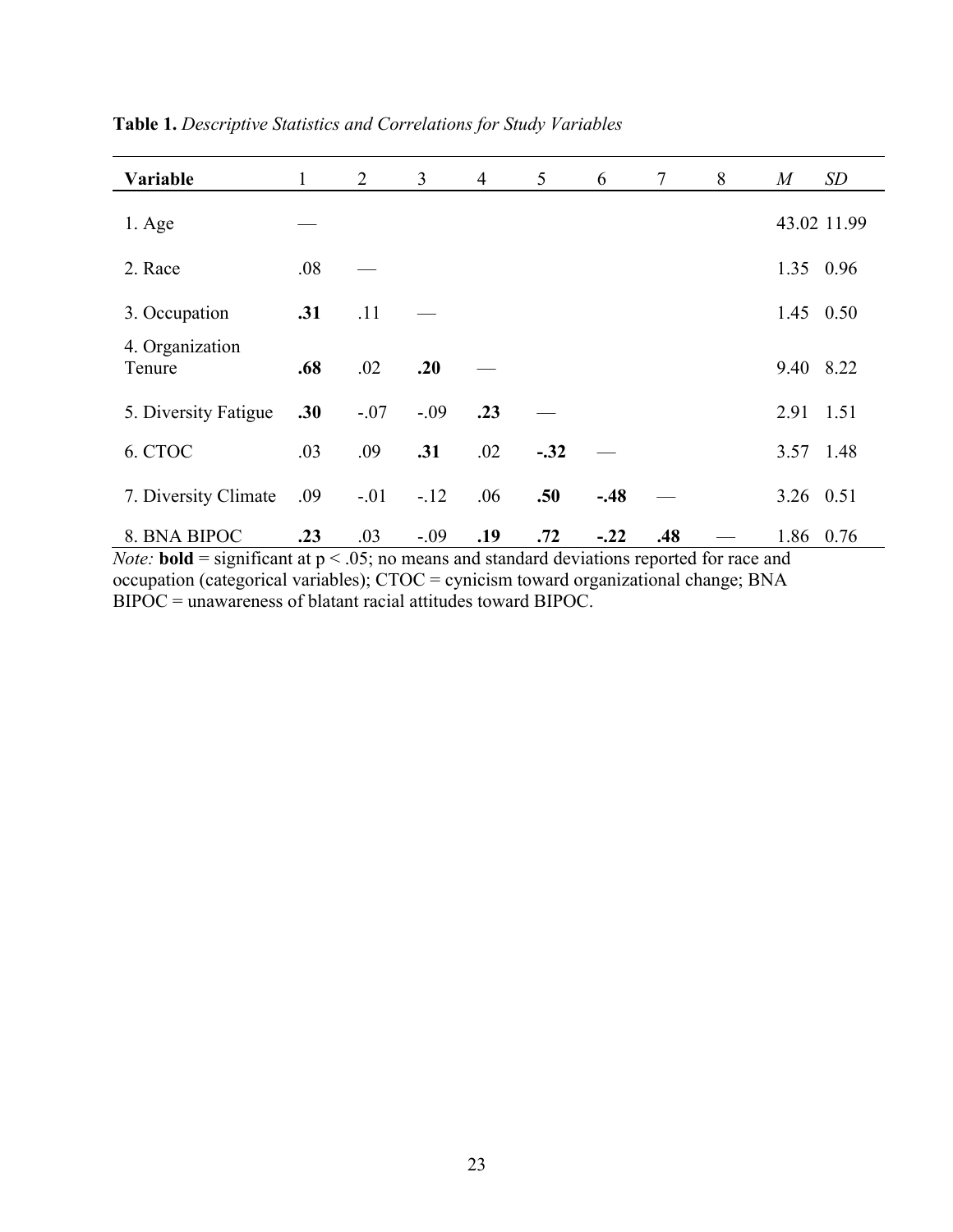|                                                                                                  | Diversity Initiative |         |       | Cynicism toward Org |        | <b>Indirect Effect</b> |        |     |        |     |
|--------------------------------------------------------------------------------------------------|----------------------|---------|-------|---------------------|--------|------------------------|--------|-----|--------|-----|
|                                                                                                  |                      | Fatigue |       |                     | Change |                        |        |     |        |     |
|                                                                                                  | ß                    | SЕ      | $R^2$ | ß                   | SE     | $R^2$                  | Est.   | SE  | 90% CI |     |
| Controls                                                                                         |                      |         |       |                     |        |                        |        |     |        |     |
| Org Tenure                                                                                       | .01                  | .01     |       | .01                 | .01    |                        |        |     |        |     |
| Predictors                                                                                       |                      |         |       |                     |        |                        |        |     |        |     |
| <b>Blatant</b>                                                                                   | .98                  | .11     |       | .27                 | .17    |                        |        |     |        |     |
| Diversity<br>Climate                                                                             | .69                  | .15     |       | $-.15$              | .21    |                        |        |     |        |     |
| BL x DC                                                                                          | .92                  | .18     |       | $-.13$              | .25    |                        |        |     |        |     |
|                                                                                                  |                      |         | .78   |                     |        | .55                    |        |     |        |     |
| <b>Indirect Effect</b>                                                                           |                      |         |       |                     |        |                        |        |     |        |     |
| $Blatant - DC - CTOC$                                                                            |                      |         |       |                     |        |                        | $-.14$ | .12 | $-.40$ | .05 |
| <i>Note</i> . BL = blatant; DC = diversity climate; CTOC = cynicism toward organizational change |                      |         |       |                     |        |                        |        |     |        |     |

**Table 2.** *Model Results*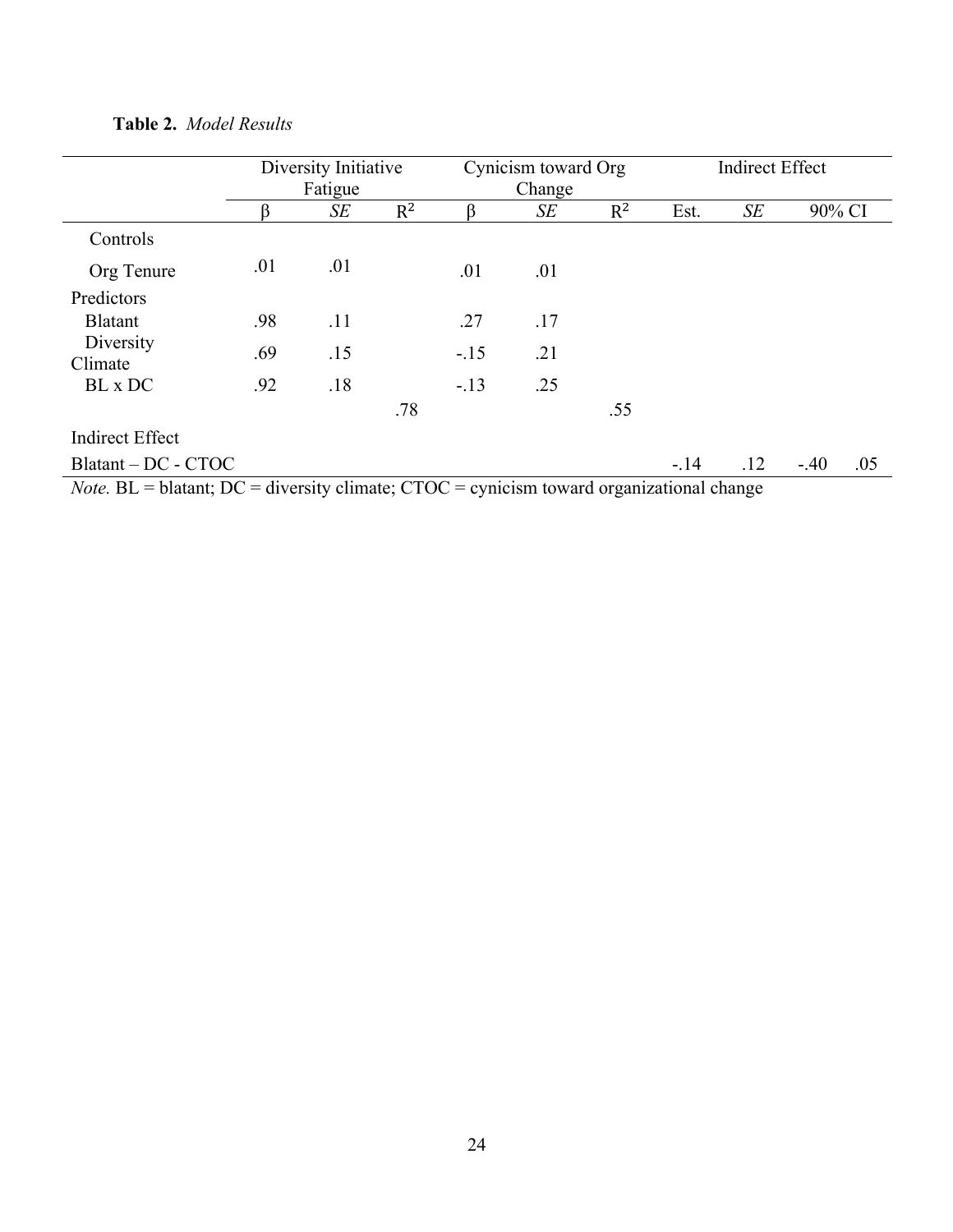## **Figure 1.** *Conceptual Model*

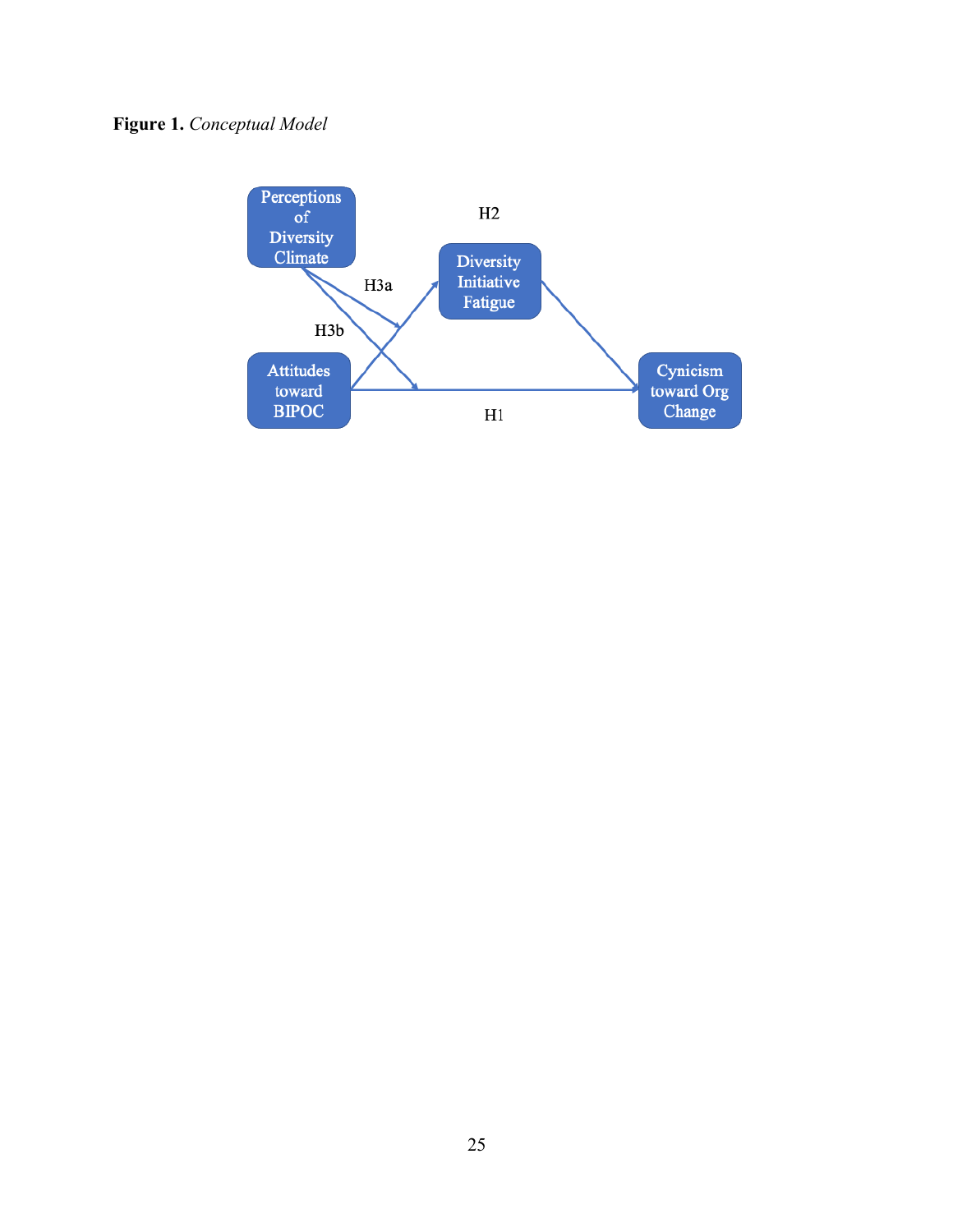



*Note. p* < .001\*\*\*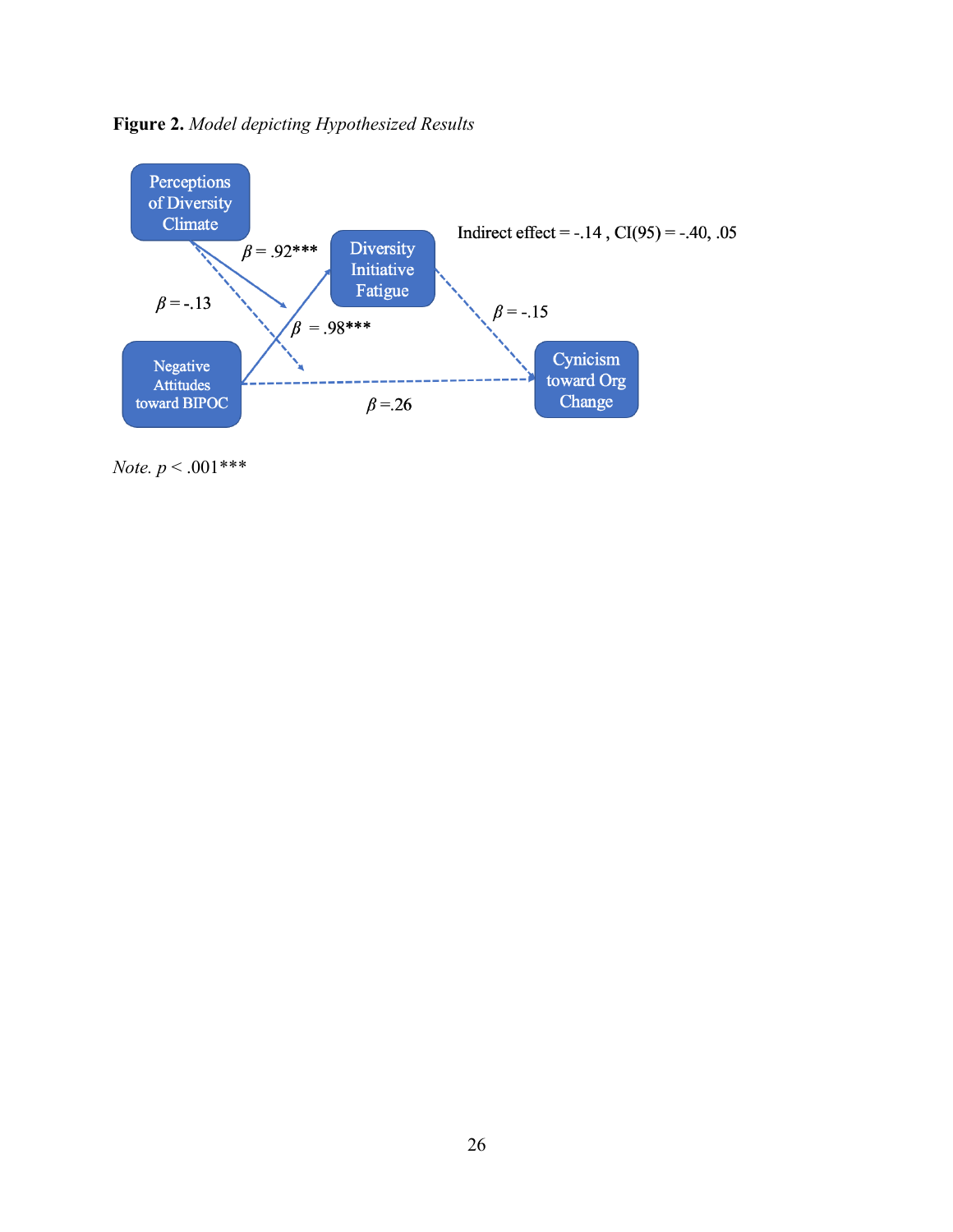**Figure 3.** *Moderating Effect of Diversity Climate on the Relationship between Negative Attitudes toward BIPOC and Diversity Initiative Fatigue*



*Note.* Att BIPOC = negative attitudes toward BIPOC; DC = positive diversity climate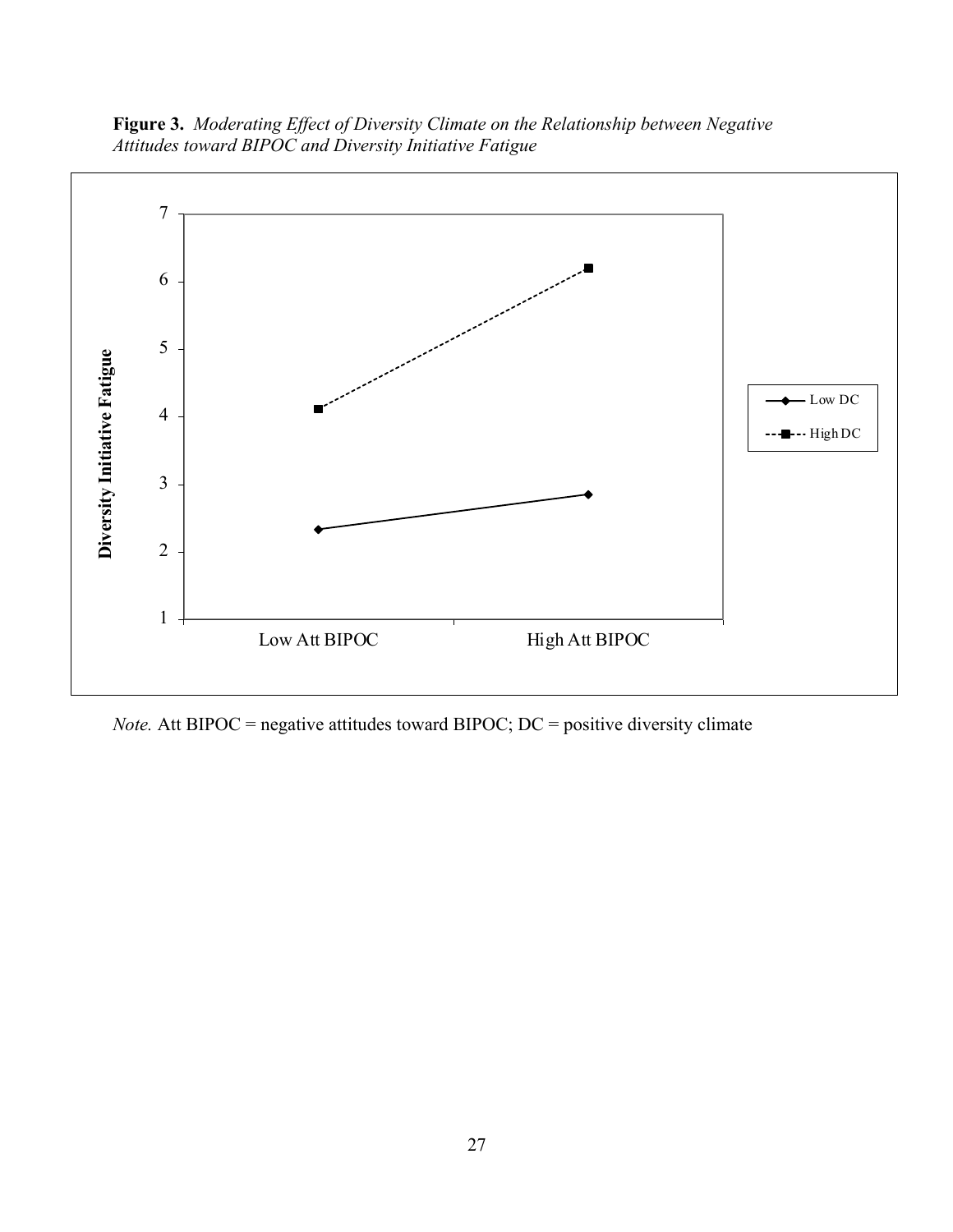## **Appendix**

## **Demographic Items**

| Age                   | What is your age?                                                  | Numeric Open                                                                                                                                                                                                                                                                                                          |
|-----------------------|--------------------------------------------------------------------|-----------------------------------------------------------------------------------------------------------------------------------------------------------------------------------------------------------------------------------------------------------------------------------------------------------------------|
| Gender                | Gender                                                             | $1 = Male$<br>$2$ = Female<br>$3$ = Transgender<br>$4 =$ Gender neutral<br>$5 = Non-binary$                                                                                                                                                                                                                           |
| Race                  | What is your racial background? (Please select all<br>that apply). | $1 =$ White, European<br>decent<br>$2 = Black, African$<br>American, African<br>$3$ = American Indian,<br>Alaska Native<br>$4 = \text{Asian}, \text{ Asian}$<br>American<br>$5 =$ Hispanic, Latino/a                                                                                                                  |
| Sexual<br>Orientation | <b>Sexual Orientation</b>                                          | 1=Heterosexual/Straight<br>2=Gay/Lesbian<br>3=Asexual<br>4=Bisexual<br>$5 =$ Queer<br>6=A sexual orientation<br>not listed here                                                                                                                                                                                       |
| Education             | What is the highest level of education you've<br>completed?        | $1 =$ Some high school<br>$2 =$ High school graduate<br>(or GED)<br>$3 =$ Some college (or<br>technical vocational<br>school)<br>$4 = Two-year college$<br>degree (Associate's)<br>$5 = Four-year college$<br>degree (Bachelor's)<br>$6$ = Graduate degree or<br>beyond (Master's,<br>M.B.A., Ph.D., M.D.,<br>Lawyer) |
| Occupation            | Are you considered faculty or staff?                               | $1 =$ Staff Member<br>$2$ = Faculty Member                                                                                                                                                                                                                                                                            |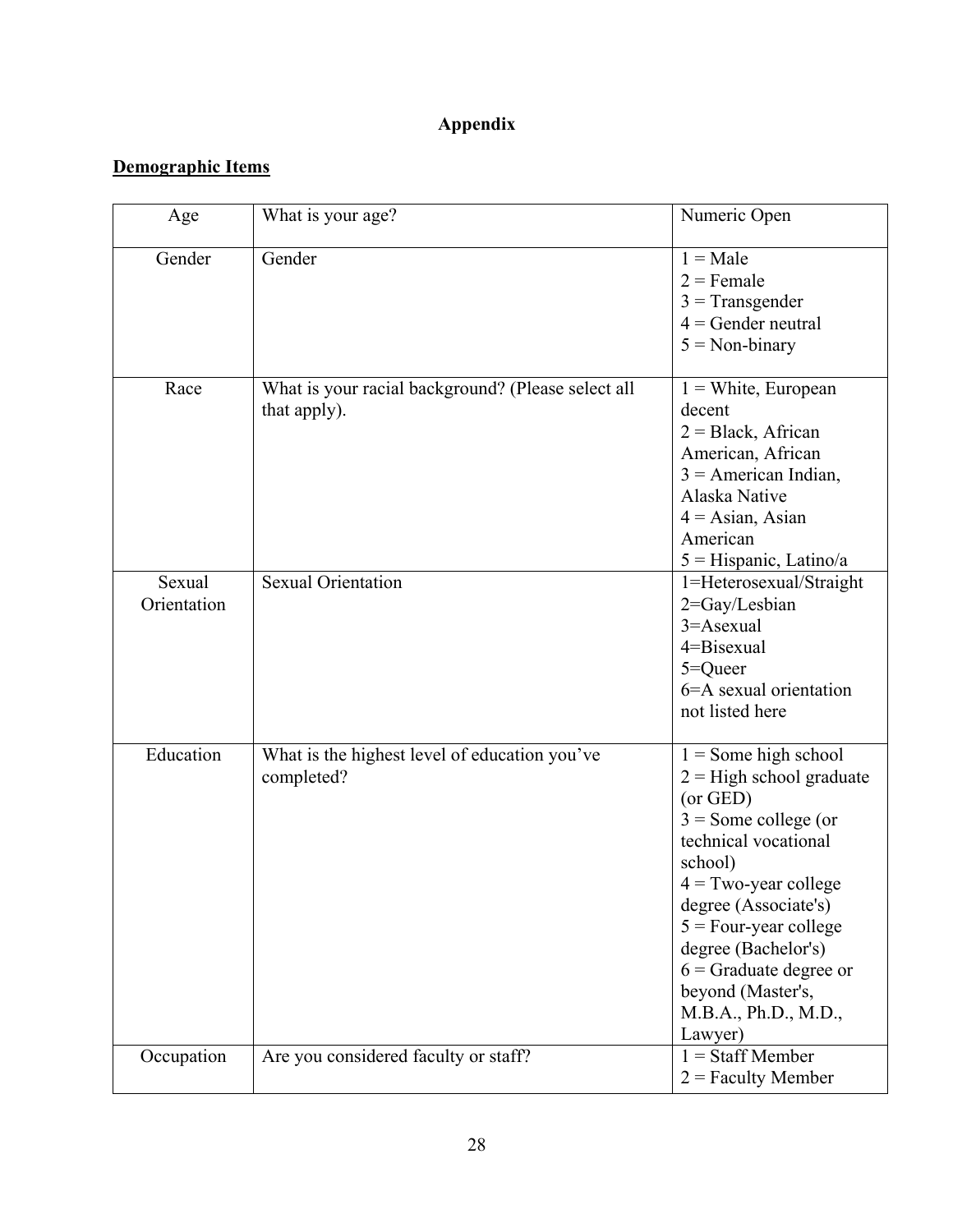| College         | [If Faculty] What college are you in?                       | $1 =$ College of Health and<br><b>Human Services</b><br>$2 =$ Ogden College of<br>Science and Engineering<br>$3 =$ Gordon Ford College<br>of Business<br>$4$ = Potter College of Arts<br>& Letters<br>$5 =$ College of Education<br>and Behavioral Sciences |
|-----------------|-------------------------------------------------------------|-------------------------------------------------------------------------------------------------------------------------------------------------------------------------------------------------------------------------------------------------------------|
| Department      | [Branching] What Department are you in?                     | Open                                                                                                                                                                                                                                                        |
| Staff Work Unit | [If Staff] What is your primary job title/work unit?        | Open                                                                                                                                                                                                                                                        |
| Tenure          | How long have you been in your current position?            | Open                                                                                                                                                                                                                                                        |
| Org Tenure      | How long have you worked at Western Kentucky<br>University? | Open                                                                                                                                                                                                                                                        |

## **Diversity Fatigue from Smith et al. (2021)**

| DF1             | I am tired of hearing about diversity issues on        | $1 =$ strongly disagree |
|-----------------|--------------------------------------------------------|-------------------------|
|                 | campus.                                                | $2 =$ disagree          |
| DF <sub>2</sub> | I feel annoyed when someone brings up concerns         | $3$ = neither agree nor |
|                 | about diversity in academia.                           | disagree                |
| DF3             | I do not want to see any more diversity programs at    | $4 = \text{agree}$      |
|                 | WKU, for example deliberative dialogues.               | $5 =$ strongly agree    |
| DF4             | I worry that my university has neglected other         |                         |
|                 | important issues because of too much focus on          |                         |
|                 | diversity initiatives.                                 |                         |
| DF <sub>5</sub> | Diversity efforts on campus are becoming               |                         |
|                 | distracting.                                           |                         |
| DF <sub>6</sub> | I would like to see more diversity classes at WKU      |                         |
|                 | (reverse-coded).                                       |                         |
| DF7             | I am uneasy that diversity classes are not required at |                         |
|                 | WKU (reverse coded).                                   |                         |

## **Attitudes from Neville et al. (2000)**

| A1             | Everyone who works hard, no matter what race       | $1 =$ strongly disagree |
|----------------|----------------------------------------------------|-------------------------|
|                | they are, has an equal chance to become rich.      | $2 =$ disagree          |
| A <sub>2</sub> | Race plays a major role in the type of social      | $3$ = neither agree nor |
|                | services (such as type of health care or day care) | disagree                |
|                | that people receive in the U.S.                    | $4 = \text{agree}$      |
| A <sub>3</sub> | It is important that people begin to think of      | $5 =$ strongly agree    |
|                | themselves as American and not African American,   |                         |
|                | Mexican American or Italian American.              |                         |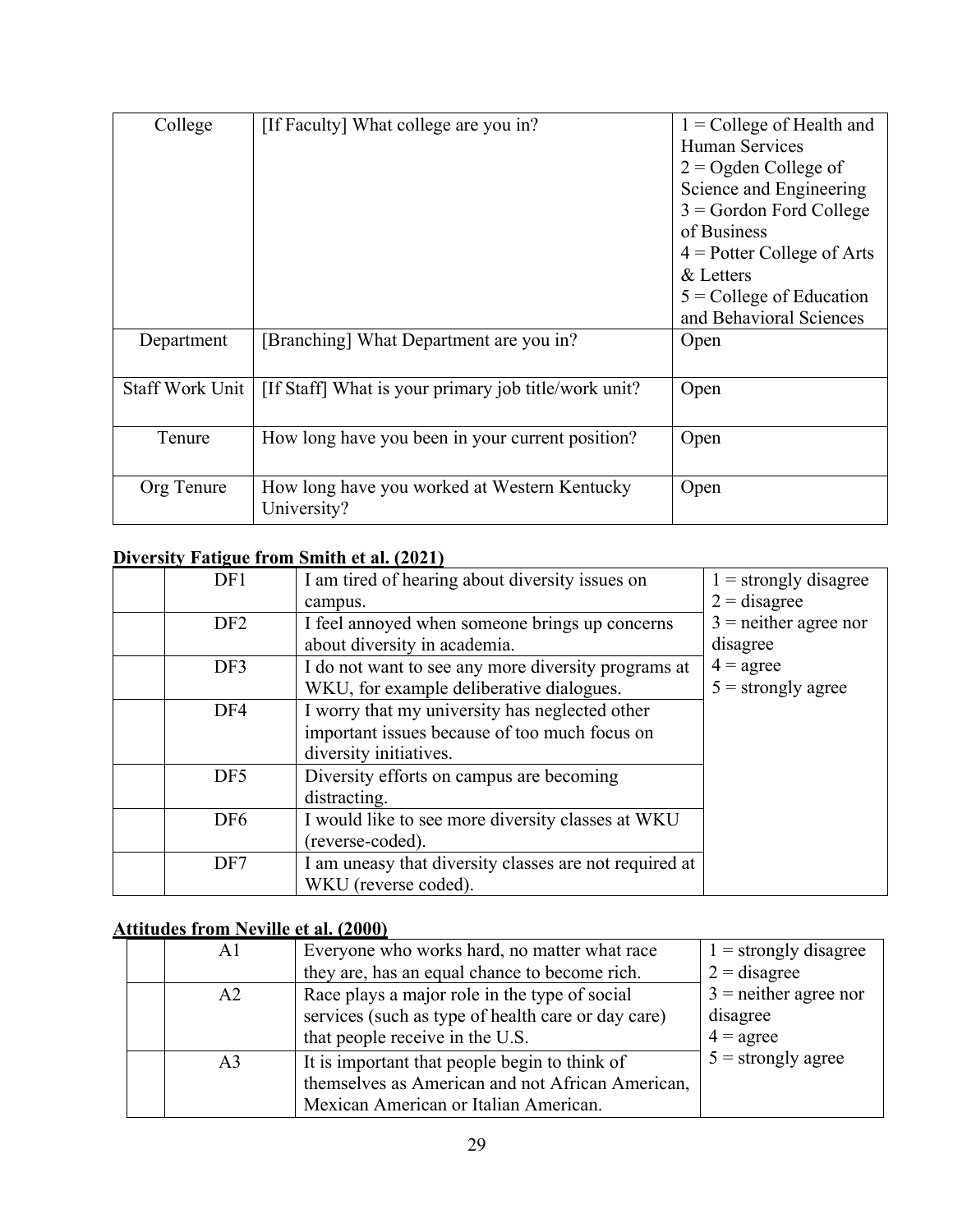| A <sub>4</sub> | Due to racial discrimination, programs such as              |  |
|----------------|-------------------------------------------------------------|--|
|                | affirmative action are necessary to help create             |  |
|                | equality.                                                   |  |
| A <sub>5</sub> | Racism is a major problem in the U.S.                       |  |
| A <sub>6</sub> | Race is very important in determining who is                |  |
|                | successful and who is not.                                  |  |
| A7             | Racism may have been a problem in the past, but it          |  |
|                | is not an important problem today.                          |  |
| A8             | Racial and ethnic minorities do not have the same           |  |
|                | opportunities as White people in the U.S.                   |  |
| A <sup>9</sup> | White people in the U.S. are discriminated against          |  |
|                | because of the color their skin.                            |  |
| A10            | Talking about racial issues causes unnecessary              |  |
|                | tension.                                                    |  |
| A11            | It is important for political leaders to talk about         |  |
|                | racism to help work through or solve society's              |  |
|                | problems.                                                   |  |
| A12            | White people in the U.S. have certain advantages            |  |
|                | because of the color of their skin.                         |  |
| A13            | Immigrants should try to fit into the culture and           |  |
|                | adopt the values of the U.S.                                |  |
| A14            | English should be the only official language in the<br>U.S. |  |
| A15            | White people are more to blame for racial                   |  |
|                | discrimination in the U.S. than racial and ethnic           |  |
|                | minorities.                                                 |  |
| A16            | Social policies, such as affirmative action,                |  |
|                | discriminate unfairly against White people.                 |  |
| A17            | It is important for public schools to teach about the       |  |
|                | history and contributions of racial and ethnic              |  |
|                | minorities.                                                 |  |
| A18            | Racial and ethnic minorities in the U.S. have               |  |
|                | certain advantages because of the color of their            |  |
|                | skin.                                                       |  |
| A19            | Racial problems in the U.S. are rare, isolated              |  |
|                | situations.                                                 |  |
| A20            | I see the value of having students from different           |  |
|                | racial, cultural, or ethnic backgrounds in classes.         |  |
| A21            | I am comfortable interacting with people who have           |  |
|                | a different race/ethnic than my own.                        |  |
| A22            | I am comfortable interacting with people who have           |  |
|                | a different gender than my own.                             |  |

## **Diversity Climate**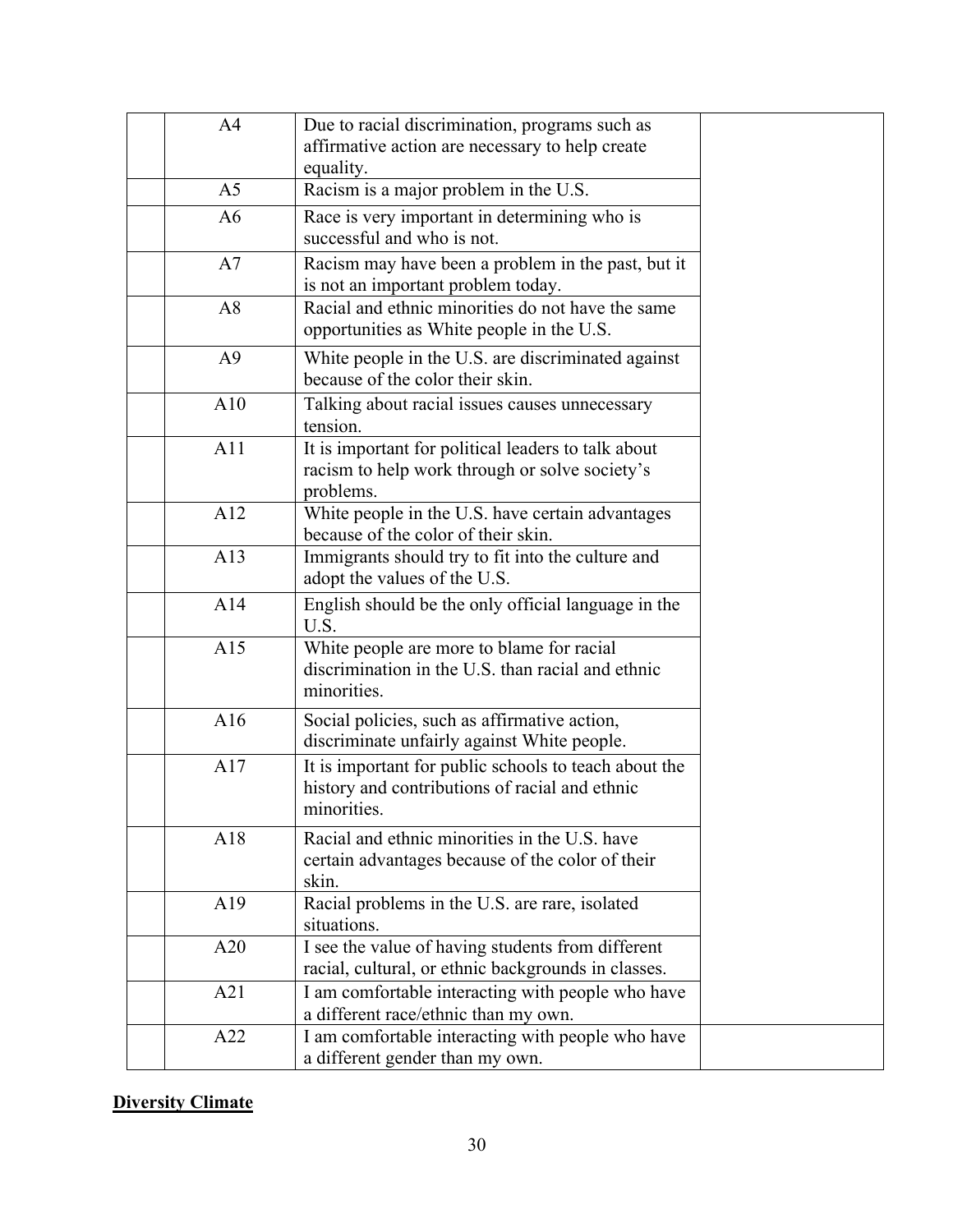| DC1             | I have felt discriminated against at Western Kentucky    | $1 =$ strongly disagree |
|-----------------|----------------------------------------------------------|-------------------------|
|                 | University.                                              | $2 =$ disagree          |
| DC <sub>2</sub> | I am satisfied with the ratio of male and female faculty | $3$ = neither agree nor |
|                 | and staff members at Western Kentucky University         | disagree                |
| DC <sub>3</sub> | I have ample opportunities to meet people of different   | $4 = \text{agree}$      |
|                 | racial, cultural, or ethnic backgrounds.                 | $5 =$ strongly agree    |
| DC4             | I am satisfied with the overall campus                   |                         |
|                 | climate/environment that I have experienced at the       |                         |
|                 | Western Kentucky University.                             |                         |
| DC5             | Western Kentucky University has a strong commitment      |                         |
|                 | to diversity, equity, and inclusion.                     |                         |
| DC <sub>6</sub> | There is too much emphasis put on issues of diversity,   |                         |
|                 | equity, and inclusion at Western Kentucky University.    |                         |
| DC7             | Western Kentucky University provides sufficient          |                         |
|                 | programs and resources to foster the success of a        |                         |
|                 | diverse faculty and staff.                               |                         |
| DC <sub>8</sub> | The campus environment is free                           |                         |
|                 | from tensions related to                                 |                         |
|                 | individual or group differences.                         |                         |
| DC <sub>9</sub> | I have interacted with people who have a racial and/or   |                         |
|                 | ethnic identity other than my own in the last 12 months. |                         |
| DC10            | I have interacted with people whose gender differs from  |                         |
|                 | my own in the last 12 months.                            |                         |

### **Cynicism Towards Organizational Change from Vance et al. (1995) and Reichers et al. (1997)**

| (エソソ / )              |                                                                                                                                                              |                                                                                  |
|-----------------------|--------------------------------------------------------------------------------------------------------------------------------------------------------------|----------------------------------------------------------------------------------|
| Cynicism1             | My work group/department allocates too many<br>resources towards solving the lack of diversity in the<br>organization.                                       | $1 =$ strongly disagree<br>$2 =$ disagree<br>$3$ = neither agree nor<br>disagree |
| Cynicism2             | My work group/department does not get the<br>cooperation they need from others when trying to make<br>changes regarding diversity in the organization. $(R)$ | $4 = \text{agree}$<br>$5 =$ strongly agree                                       |
| Cynicism3             | Changes to the usual ways of doing things at the<br>university are more trouble than they are worth.                                                         |                                                                                  |
| Cynicism4             | Most of the diversity initiatives, such as deliberative<br>dialogue, won't produce real change.                                                              |                                                                                  |
| Cynicism <sub>5</sub> | It's hard to be hopeful about the future of the university<br>because of the constant addition of diversity initiatives<br>such as book and media groups.    |                                                                                  |
| Cynicism <sub>6</sub> | Most people in at the university think implementing<br>diversity initiatives will improve the university climate<br>instead of making it worse. (R)          |                                                                                  |